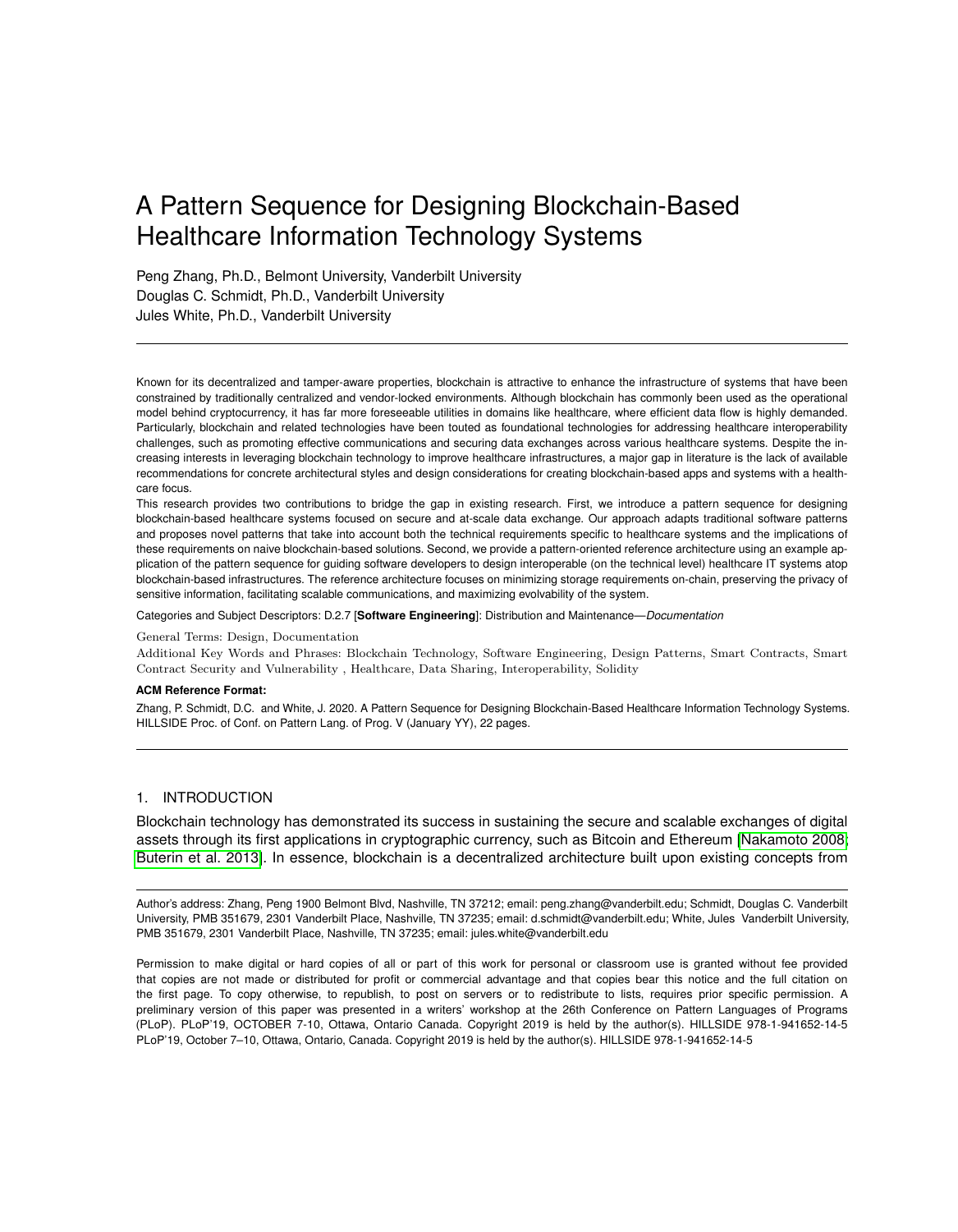computer science and mathematics in a manner that differs from traditional infrastructures, which have placed many restrictions on system services and capabilities due to centralization. To achieve decentralization, information becomes transparent and immutable to a certain degree, which enabled the Bitcoin blockchain as a viable platform for "trustless" exchanges [\[Blundell-Wignall 2014\]](#page-19-0) that take place directly between any two parties without the involvement of a trusted middleman or another third party. These revolutionary concepts underlying blockchain have sparked a lot of interest in its application from technologists and domain experts across various industries, such as finance, healthcare, transactive energy, and the food industry.

Another mainstream public blockchain platform, Ethereum, extended the capabilities of cryptocurrency-based blockchains like Bitcoin to enable programmability and near Turing-complete computations via "smart contracts" [\[Bu](#page-20-1)[terin et al.](#page-20-1) 2013]. Smart contracts are similar to any software program in that they have states and some instructions to directly control the states to facilitate the exchange and/or redistribution of digital assets between two or more parties. The instructions or code define rules or agreements established between involved parties in advance to produce deterministic outputs. Ethereum's successful implementation of programmable smart contracts promoted the development of decentralized apps (DApps) [\[Johnston et al.](#page-20-2) 2014], which are autonomously operated services that interact with cryptography-protected data stored on the blockchain and persist the records of transactions also on-chain. DApps are also a medium that allows end users to directly interact with the blockchain and relevant data on-chain.

Blockchain and smart contracts have been explored as a foundational technologies to address healthcare interoperability challenges [\[DeSalvo and Galvez 2015;](#page-20-3) [Das 2017\]](#page-20-4). Interoperability is the ability for various information technology systems and applications to communicate, exchange data, and effectively digest the exchanged information [\[Geraci et al.](#page-20-5) 1991]. Healthcare authorities and experts have attempted to improve the interoperability in healthcare for decades [\[Richesson and Nadkarni 2011\]](#page-21-0) in order to provide more continuous and consistent medical services, including but not limited to securely and reliably delivering patient data across different episodes of care and care locations, effectively facilitating medical communications between providers, and accurately and promptly connecting medical devices and medical alerts to the appropriate patients [\[Lesh et al.](#page-20-6) 2007]. However, despite the growing interest in creating blockchain-based healthcare systems, little information exists in current literature on the concrete design recommendations for applying blockchain technology to address healthcare-specific challenges.

This paper focuses on addressing this research gap by *providing a basic software pattern sequence for designing blockchain-based healthcare DApps that target healthcare-specific challenges*. The target audience of this paper are health information technology (IT) system architects and developers interested in applying blockchain and related technologies in the system design. In software engineering practice, design patterns offer general and reusable solutions to recurring problems. They allow software engineers to communicate using well-known and well-understood names for interactions in the software [\[Shvets 2015\]](#page-21-1). By documenting a sequence of reoccurring blockchain-specific patterns taking into account domain-specific requirements, this work can assist the target audience to more quickly adapt to this technology and create robust solutions with it in the healthcare domain.

The remainder of this paper is organized as follows: Section [2](#page-1-0) provides an overview of blockchain technology and the Ethereum implementation; Section [3.1](#page-3-0) summarizes existing research related to this work; Section [4](#page-4-0) outlines key challenges regarding healthcare interoperability faced by the direct applications of blockchain technology; Section [5](#page-6-0) presents our proposed pattern sequence in detail; and Section [6](#page-18-0) concludes the paper and summarizes future work on applying blockchain and related technologies in the healthcare domain.

# <span id="page-1-0"></span>2. KEY CONCEPTS OF BLOCKCHAIN TECHNOLOGY

This section gives a general overview of blockchain and the open-source Ethereum implementation that supports smart contracts, which enable computation and facilitate the development of decentralized apps beyond cryptocurrencies. The overview is followed by a discussion of Solidity, which is a programming language for writing smart contracts in Ethereum and the basis of our pattern sequence discussed in Section [5.](#page-6-0)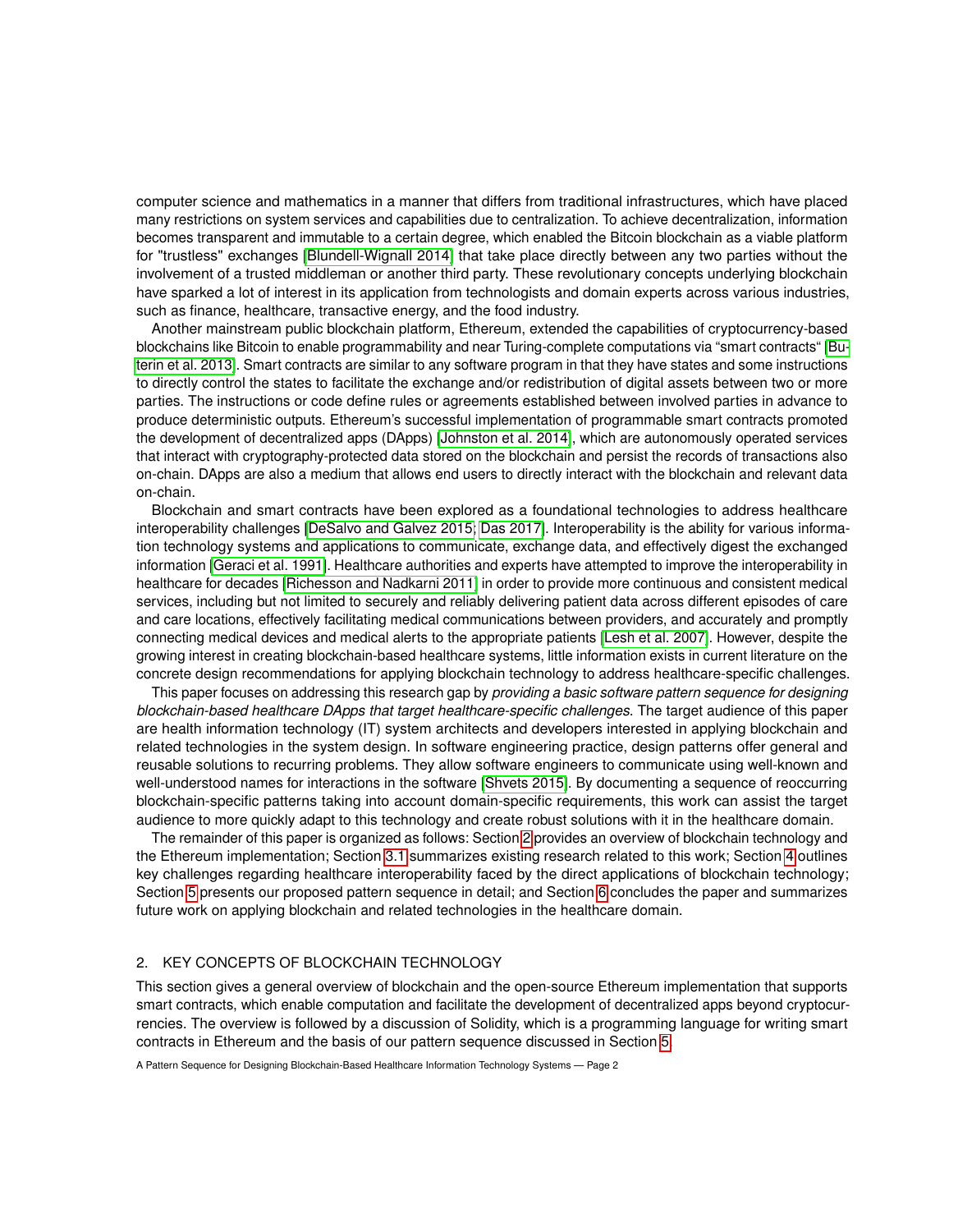#### <span id="page-2-1"></span>2.1 Blockchain Concepts

A blockchain is a decentralized, replicated, and continually reconciled data structure that maintains an append-only list of ordered transactions grouped into blocks, as shown in Figure [1.](#page-2-0)



<span id="page-2-0"></span>Fig. 1. Blockchain Structure: A Shared, Append-Only List of Ordered Transactions Grouped into Blocks

All transactions are recorded in the blockchain and available to all network nodes to provide transparency of the exchanges of digital data, such as cryptocurrencies. Only one block may be added to the blockchain at a time following a mathematical verification (based on cryptography) to ensure that it is in sequence from the previous block and contain all valid transactions. The most famous and robust verification process is *Proof of Work*(PoW) or "mining" [\[Nakamoto 2008\]](#page-20-0) that is introduced in the Bitcoin blockchain. In PoW, block-mining nodes compete to have their block of transactions be the next one added to the blockchain by solving a hard puzzle whose solution is trivial to verify. The first node to solve the puzzle announces the solution to the entire network, and if the solution is correct, the winner receives a mining reward paid via cryptocurrency for their contribution. PoW is based on cryptography, game theory, and incentive engineering to ensure decentralized consensus is reached regarding the block and transaction sequence and to protect the transaction history against tampering. The mining process provides blockchain with three key properties: transparency (for easily verifying that a specific transaction occurred at a particular point in time), immutability (that prevents existing transaction history from being altered), and decentralization (for providing resiliency to a single point of failure with replicated storage) [\[Hub 2017\]](#page-20-7).

In Bitcoin, blockchain serves as a public ledger that facilitates the direct financial transactions between individual users with cryptography to secure the exchange. However, the blockchain implemented by Bitcoin is limited to only support Bitcoin transactions and not suitable for other types of more complex data exchange beyond cryptocurrency. To provide a more flexible framework, Ethereum was created as an alternative blockchain that enables computation, making it a more generalized trustless platform that can run smart contracts [\[Buterin et al.](#page-20-1) [2013\]](#page-20-1).

Ethereum is a decentralized computing system that has a native cryptocurrency powering the network and an extended programmable capability enabled by the use of the near Turing-complete Ethereum Virtual Machine (EVM). In Ethereum blockchain, a smart contract can be created to store data of different structures and define protocols that interact with the data. To ensure the same level of information consistency and consensus as its Bitcoin predecessor, Ethereum enforces a payment policy in terms of "gas" for creating and storing each smart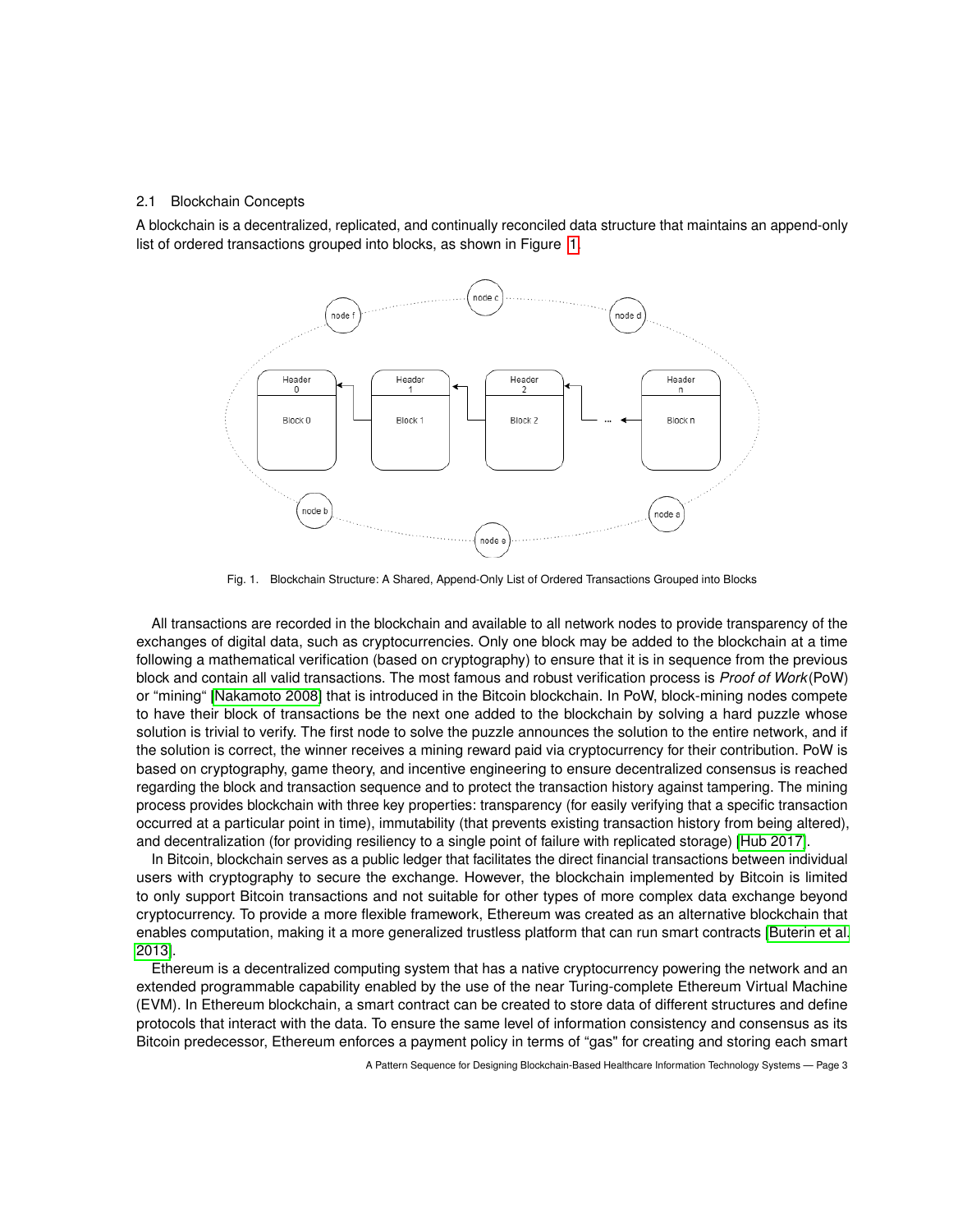contract and any data operation. This policy serves two purposes: (1) it is used to pay for network nodes to verify and execute valid transactions as an incentive and (2) it is also a financial disincentive against malicious attacks. In addition, there is a global maximum gas limit defined by the Ethereum protocol and a sender-specified gas limit that indicates the max gas amount that the sender is willing to pay for. If gas spent during the execution of a transaction exceeds either of these two limits, computation will be stopped, and the sender still has to pay for the performed computation. This protocol protects senders from completely running out of funds and also further deters malicious attacks and abuse, such as distributed denial of service attacks in the network or hostile infinite loops in smart contract code [\[Buterin et al. 2013\]](#page-20-1).

## 2.2 Overview of Solidity

Ethereum smart contracts can be written in a Turing-complete programming language, called Solidity [\[Foundation](#page-20-8) [2015b\]](#page-20-8), compiled by the EVM. Programmable smart contracts foster the development of DApps on the Ethereum blockchain and are thus a feature we are exploring to potentially address certain healthcare interoperability challenges. Solidity is an object-oriented language and is designed primarily for writing contracts in Ethereum.

A Solidity class is realized through a "contract," which is an object prototype (some code template) stored on-chain. Just like an object-oriented class can be instantiated into a concrete object at runtime, a contract may be instantiated into a concrete "smart contract account" (SCA) by a transaction or a function call from another contract. At instantiation, a contract is assigned a unique address that is similar to a reference or pointer in C/C++-like languages. The contract can be referred to and its functions revoked using the address. A smart contract can also define state variables to store data and functions that interact with the data. Although one contract can be instantiated into many SCAs, it should be treated as a singleton to avoid undesired behavior and storage overhead. A common practice is to store the address of an instantiated contract in a static location, such as a configuration file or database. The address can then be retrieved as a parameter to access the contract's internal states and invoke its functions [\[Dourlens 2017\]](#page-20-9).

Solidity also supports multiple inheritance and polymorphism [\[Ethereum.io 2017\]](#page-20-10). When a contract inherits from one or more other contracts, a new contract instance is created by copying all the base contracts code into the child contract prototype. An abstract contract in Solidity can declare function headers but without concrete implementations, which means that it cannot be compiled into an SCA but can be used as a base contract. In this paper, we focus the pattern discussions based on the use of Solidity.

## 3. RELATED WORK

## <span id="page-3-0"></span>3.1 Overview

Although relatively few papers focus on realizing software patterns in blockchains, some relate to healthcare blockchain solutions and design principles in this space. This section gives an overview of related research on (1) the challenges of applying blockchain-based technology in the healthcare space and innovative implementations of blockchain-based healthcare systems and (2) design principles and recommended practice for blockchain application implementations.

3.1.1 *Challenges of healthcare blockchain and proposed solutions..* Azaria et al. [\[Azaria et al.](#page-19-1) 2016] proposed MedRec as an innovative, working healthcare blockchain implementation for handling EHRs, based on principles of existing blockchains and Ethereum smart contracts. The MedRec system uses database "Gatekeepers" for accessing a node's local database governed by permissions stored on the MedRec blockchain. Peterson et al. [\[Peterson et al.](#page-20-11) 2016] presented a healthcare blockchain with a single centralized source of trust for sharing patient data, introducing *Proof of Interoperability* based on conformance to the FHIR protocol as a means to ensure network consensus.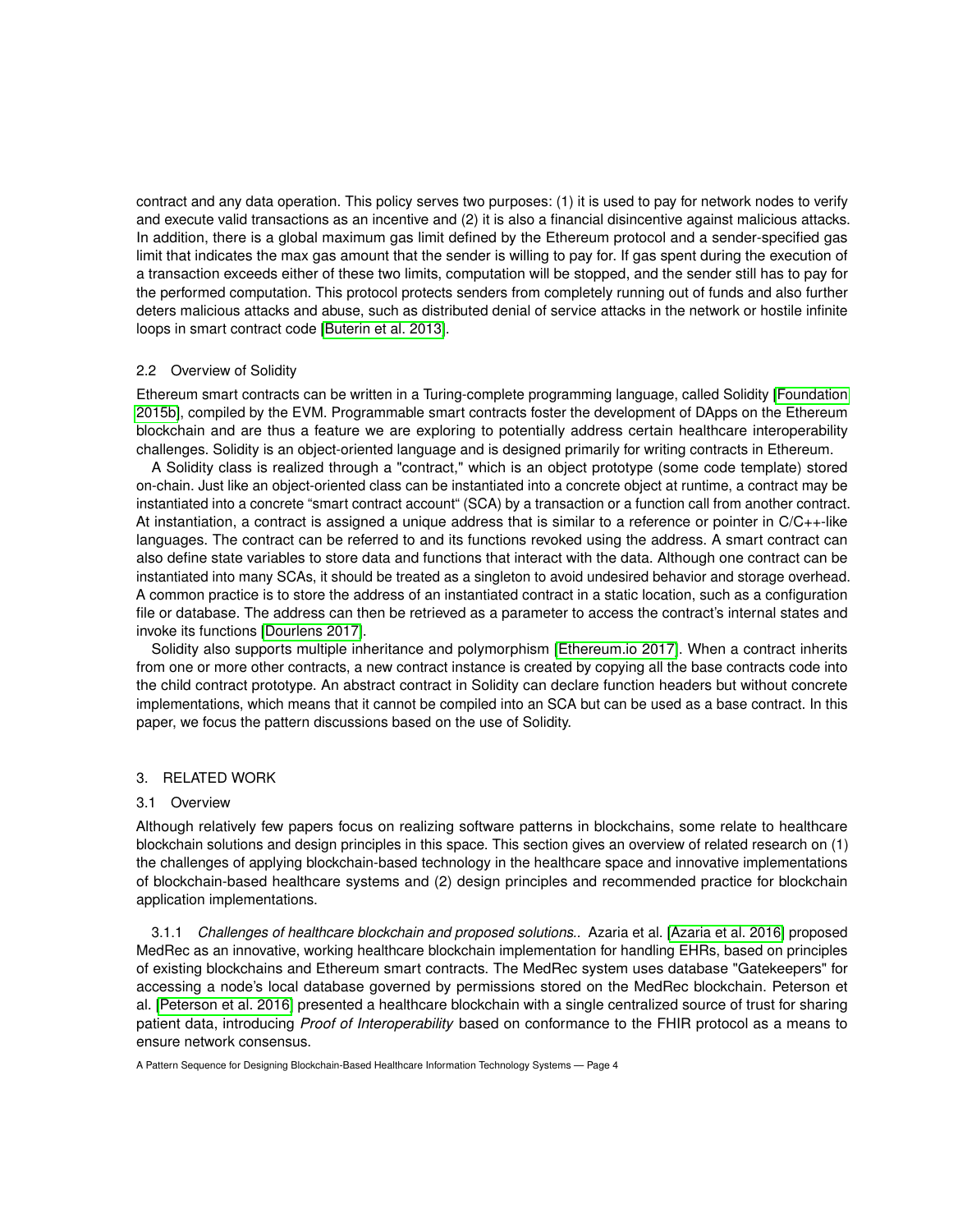3.1.2 *Prior efforts focused on software design practice for developing blockchain apps..* Porru et al. [\[Porru et al.](#page-20-12) [2017\]](#page-20-12) highlighted evident challenges in state-of-the-art blockchain-oriented software development by analyzing open-source software repositories and addressed future directions for developing blockchain-based software. Their work focused on macro-level design principles such as improving collaboration, integrating effective testing, and evaluations of adopting the most appropriate software architecture. Bartoletti et al. [\[Bartoletti and Pompianu](#page-19-2) [2017\]](#page-19-2) surveyed the usage of smart contracts and identified nine common software patterns shared by the studied contracts, *e.g.*, using "oracles" to interface between contracts and external services and creating "polls" to vote on some question. These patterns summarize the most frequent solutions to handle some repeated scenarios. A number of attacks on Ethereum smart contracts have been reported, including the infamous DAO attack [\[Siegel](#page-21-2) [2016\]](#page-21-2) where \$50 million worth of Ether was stolen and the critical Parity wallet hack [\[Palladino 2017\]](#page-20-13) that incurred in \$30 million worth of Ether being exploited. Atzei et al. surveyed existing attacks on Solidity smart contracts with code snippets showing related vulnerabilities [\[Atzei et al.](#page-19-3) 2017]. Meanwhile, the blockchain community also compiled a number of software patterns and anti-patterns targeting Solidity programming around cryptocurrency transactions in order to maximize the security of Ethereum smart contract design [\[ConsenSys 2018\]](#page-20-14). More recently, Moreno et al. proposed a security pattern focusing on the use of blockchain in big data systems [\[Moreno et al.](#page-20-15) [2019\]](#page-20-15). Relatedly, Ellervee et al. described a comprehensive reference model for blockchain-based systems using software architecture concepts [\[Ellervee et al. 2017\]](#page-20-16).

# 3.2 Gaps in Existing Research

Many research and engineering ideas have been proposed to apply blockchain technology in healthcare, and implementation attempts are underway [\[Azaria et al.](#page-19-1) 2016; [Peterson et al.](#page-20-11) 2016; [Porru et al.](#page-20-12) 2017; [Bartoletti and](#page-19-2) [Pompianu 2017\]](#page-19-2). Prior research efforts have provided a number of design recommendations for implementing Solidity smart contracts involving cryptocurrency transactions. Few published studies, however, have addressed software design considerations needed to implement blockchain-based healthcare apps effectively. While it is crucial to understand the fundamental properties of blockchains and the smart contract programming language, it is also important to apply them properly so that healthcare-specific challenges are addressed. Even though a subset of principles from prior work may be relevant to the healthcare space, a systematic approach to document appropriate design practice that specifically target technical challenges in healthcare is still essential.

# <span id="page-4-0"></span>4. HEALTHCARE INTEROPERABILITY CHALLENGES FACED BY BLOCKCHAIN-BASED APPS

The US Office of the *National Coordination for Health Information Technology* (ONC) has outlined basic technical requirements for achieving interoperability [\[ONC 2014\]](#page-20-17). Based on these requirements, this section summarizes key interoperability challenges faced by blockchain-based apps, focusing on four aspects: system evolvability, blockchain storage, information privacy, scalability, and security.

## 4.1 Evolvability Challenge: Maintaining Evolvability While Minimizing Integration Complexity

Many traditionally centralized apps are written with the assumption that data is easy to change. This assumption does not hold true for blockchain-based apps. Once stored on-chain, data is difficult to modify *en masse*. Not only is code manipulating the data is immutable, but data change history also persists on-chain and can be replayed due to the nature of blockchain. Healthcare data contains sensitive personal information protected by law [\[CDC](#page-20-18) [2003\]](#page-20-18), which, if compromised, would create severe legal, financial, and also social consequences. The vulnerability in smart contract code leading to the infamous DAO attack [\[Siegel 2016\]](#page-21-2) must be avoided in a healthcare app.

At the same time, healthcare systems may be subject to updates or upgrades required by clinical workflow or healthcare regulations. This need for potential system evolution creates a tension for a blockchain-based design. As such, a critical design consideration when building blockchain apps for healthcare is to ensure that the data written into blockchain via smart contracts are designed to facilitate evolution where mandated.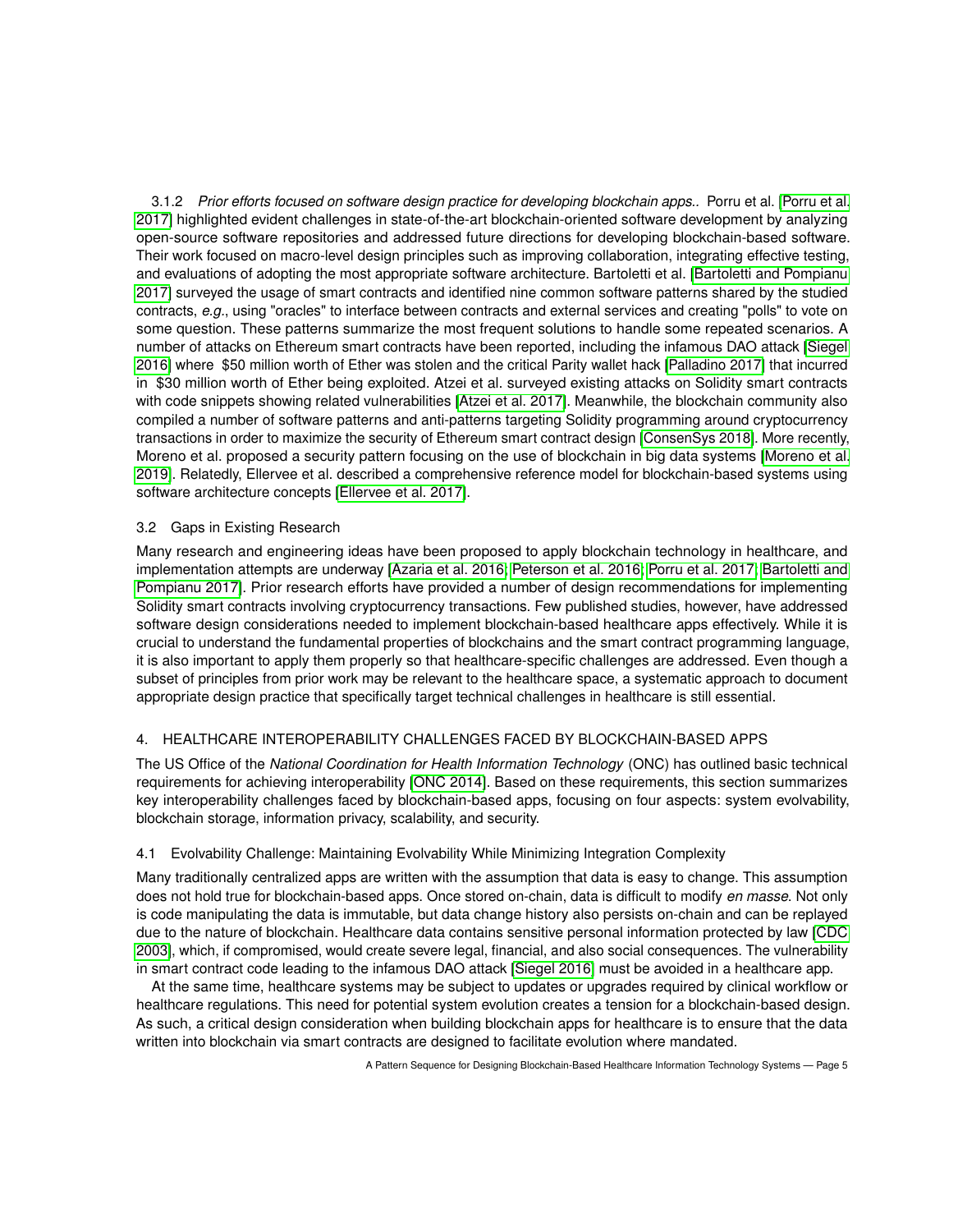Although evolution must be supported, healthcare data must often be accessible from a variety of deployed systems that cannot easily be changed over time. Apps should therefore be designed in a way that is loosely coupled and minimizes the usability impact of evolution on the clients, *i.e.*, user services that interact with data in the blockchain. Sections [5.1,](#page-6-1) [5.3,](#page-10-0) and [5.2](#page-8-0) shows how using LAYERED RING, CONTRACT MANAGER, and GUARDED UPDATE patterns from the pattern sequence, respectively, can help avoid serious attacks like the DAO [\[Siegel](#page-21-2) [2016\]](#page-21-2) and facilitate necessary system evolution, while minimizing the impact on dependent clients, focusing on the separation of concerns between data and logic and a type of attack called reentrancy, which will be described further in Section [5.2.](#page-8-0)

# 4.2 On-Chain Storage Challenge: Minimizing Data Storage Requirements on the Blockchain

Healthcare apps can serve thousands to millions of participants, which may incur enormous overhead when *large* volumes of data are stored in a blockchain–particularly if data normalization and denormalization techniques are not carefully considered. Considering storage scalability, not only is it costly to store data, but data modifications and access operations may also fail if/when the cost of storage or execution exceeds the allowance in a blockchain, *e.g.*, gas limit defined for the Ethereum blockchain as discussed in Section [2.1.](#page-2-1) An important design consideration for blockchain-based healthcare apps is thus to minimize data storage requirements in addition to provide sufficient flexibility to manage individual health concerns. Sections [5.4](#page-11-0) and [5.6](#page-14-0) show how to design smart contracts with DATABASE CONNECTOR and ENTITY REGISTRY patterns from the pattern sequence, respectively, to improve interoperability by standardizing interfaces to storage access and maximizes on-chain scalability by capturing common intrinsic data sharing across entities while still allowing extrinsic data to vary in specific entity contracts.

# 4.3 On-Chain Privacy Challenge: Balancing Data Storage with Privacy Concerns

Blockchains and smart contracts can offer trustless digital health asset sharing, audit trails of data access, and decentralized and replicated storage, which are essential for improving healthcare interoperability by providing ubiquitous data store. Although there are substantial potential benefits to the availability of information if data is stored on-chain, there are also significant risks due to the transparency of blockchain. In particular, even when encryption is applied to sensitive data on-chain, it is still possible that the current encryption techniques may be broken in the future [\[Rich and Gellman 2014\]](#page-21-3) or that vulnerabilities in the encryption implementations may later be exploited, rendering private information potentially decryptable in the future. To protect health information privacy, in Sections [5.5](#page-13-0) and [5.7](#page-16-0) we discuss how designing a blockchain-based app using the DATABASE PROXY and TOKENIZED EXCHANGE patterns from the pattern sequence, respectively, can facilitate data sharing while keeping sensitive patient data from being directly encoded in the blockchain.

4.4 Scalable Communication Challenge: Tracking Relevant Health Changes Scalably Across Large Patient Populations

Communication gaps and information sharing challenges are serious impediments to healthcare innovation and the quality of patient care. Providers, hospitals, insurance companies, and departments within health organizations experience disconnectedness caused by delayed or lack of information flow. Patients are commonly cared for by various sources, such as private clinics, regional urgent care centers, and enterprise hospitals. A provider may have hundreds or more patients whose associated health data must be tracked. Section [5.8](#page-17-0) shows how a blockchain-based app design using the PUBLISHER-SUBSCRIBER pattern from our pattern sequence can be aid in scalably detecting and communicating relevant health changes.

# 4.5 Security Challenge: Preventing Unintended Software Loopholes and Safeguarding On-Chain Data

Similar to information privacy that protects the identity of users and data holders, information and system security is also paramount in healthcare systems to safeguard against unintended software loopholes or unauthorized access that could lead to compromised data. Due to the decentralized nature of blockchain and related technology,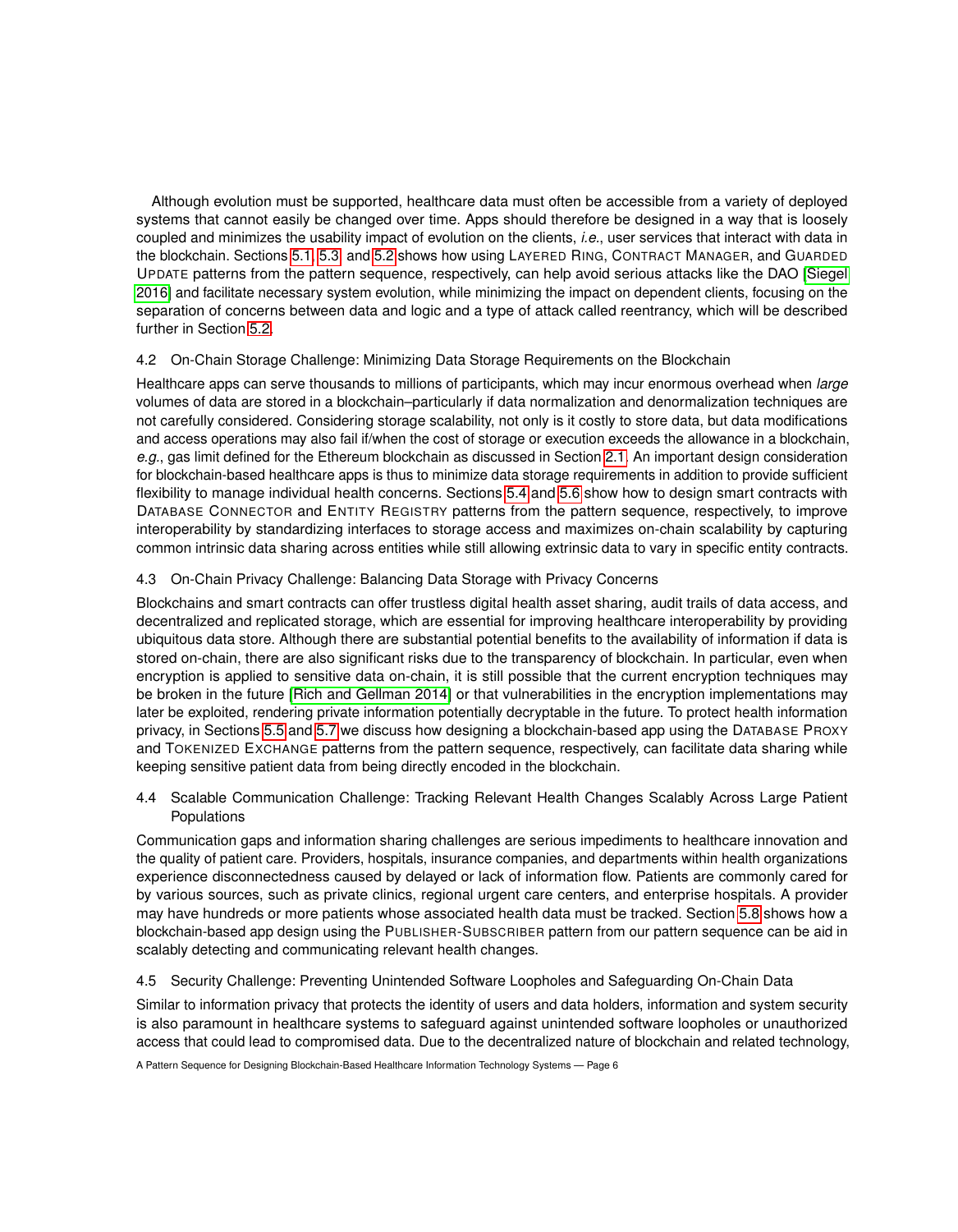the security of information faces higher risks because it is exposed to a much wider, and sometimes uncontrolled, audience and it is usually not immediately amendable. In recent years, software loopholes that existed in several major blockchain-based crytocurrency services have been exploited by attackers, causing significant financial losses to users and the service providers []. To prevent similar predicament from happening to healthcare services hosted in blockchain-based infrastructures, security risks must be recognized in the early stage of system designs in addition to the construction of a safeguarded system. Sections [5.2](#page-8-0) and [5.8](#page-17-0) are two examples of security protection in a blockchain-based healthcare app.

# <span id="page-6-0"></span>5. A KEY PATTERN SEQUENCE FOR DESIGNING BLOCKCHAIN-BASED HEALTH APPS

This section presents a key pattern sequence for creating blockchain-based health system designs that address the major challenges described earlier in Section [4.](#page-4-0) Our research approach that developed this sequence has three folds. First, because the topic of design patterns focused on using blockchain technology for healthcare has received limited attention in literature, we had extracted a subset of the patterns using commonality and variability analysis [\[Coplien et al.](#page-20-19) 1998]. Specifically, we obtained a number of verified smart contract source code from Etherscan.io [\[Etherescan nd\]](#page-20-20) to capture common portions repeatedly used across various contracts and/or supporting library contracts, which we codified into patterns of this sequence, such as LAYERED RING and CONTRACT MANAGER Second, based on our experience from previous work on researching healthcare data sharing solutions [\[Zhang et al.](#page-21-4) 2017b; [Zhang et al.](#page-21-5) 2018] and our understanding of the healthcare domain and the technical requirements for its systems [\[Zhang et al.](#page-21-6) 2017a; [Zhang et al.](#page-21-7) 2018], we codified the design practice we learned from prior research into several patterns in the key sequence, such as DATABASE CONNECTOR and TOKENIZED EXCHANGE. Third, given the extensiveness and maturity of existing research on centralized and distributed software engineering design practice, we have applied, wherever necessary for a blockchain-based healthcare system, design principles widely accepted to our pattern sequence with blockchain-focused design considerations, such as DATABASE PROXY, ENTITY REGISTRY, AND PUBLISHER-SUBSCRIBER. Additionally, due to the growing popularity of Solidity (which is the primary programming language for creating smart contracts) and attacks that have occurred to public smart contracts, the Ethereum community has captured a number of Solidity code patterns for preventing similar attacks. Although those code patterns were almost exclusively targeting cryptocurrency or other apps with financial incentives, we identified one code pattern that would be particularly critical in a healthcare system, namely, GUARDED UPDATE.

The remainder of this section applies a pattern form variant to motivate and show how our pattern sequence aids in designing blockchain-based healthcare apps. In particular, we present eight software patterns—LAYERED RING, GUARDED UPDATE, CONTRACT MANAGER, DATABASE CONNECTOR, DATABASE PROXY, ENTITY REGISTRY, TOKENIZED EXCHANGE, and PUBLISHER-SUBSCRIBER [\[Gamma et al.](#page-20-21) 1995; [Buschmann et al.](#page-20-22) 2007]. We describe key healthcare challenges that they resolve in the blockchain platform and detail their structure and composition.  $^1$  $^1$ .

Table [5](#page-6-0) provides an overview of the pattern sequence, showing how the patterns relate to healthcare-specific challenges described previously in Section [4](#page-4-0) and what specific sub-challenge each pattern aims to solve.

Each of the patterns in this sequence is discussed in depth below.

## <span id="page-6-1"></span>5.1 A Blockchain-Based Architecture for Health Data Sharing Systems

**Design problem faced by blockchain-based apps.** Healthcare data exists in siloed data warehouses across different healthcare organizations, private practices, and, more recently, mobile health app providers [\[Ajami and](#page-19-4) [Bagheri-Tadi 2013;](#page-19-4) [Zhang et al.](#page-21-5) 2018]. Despite the adoption of certified EHRs or other data exchange solutions that can provide direct data exchange between providers within the same network (*e.g.*, using an EHR system provided by the same vendor), impediments for healthcare providers and researchers to access those heterogeneous data silos still exist.

<span id="page-6-2"></span> $<sup>1</sup>$ Naturally, there are other patterns relevant in this domain, which can be the focus of future work.</sup>

A Pattern Sequence for Designing Blockchain-Based Healthcare Information Technology Systems — Page 7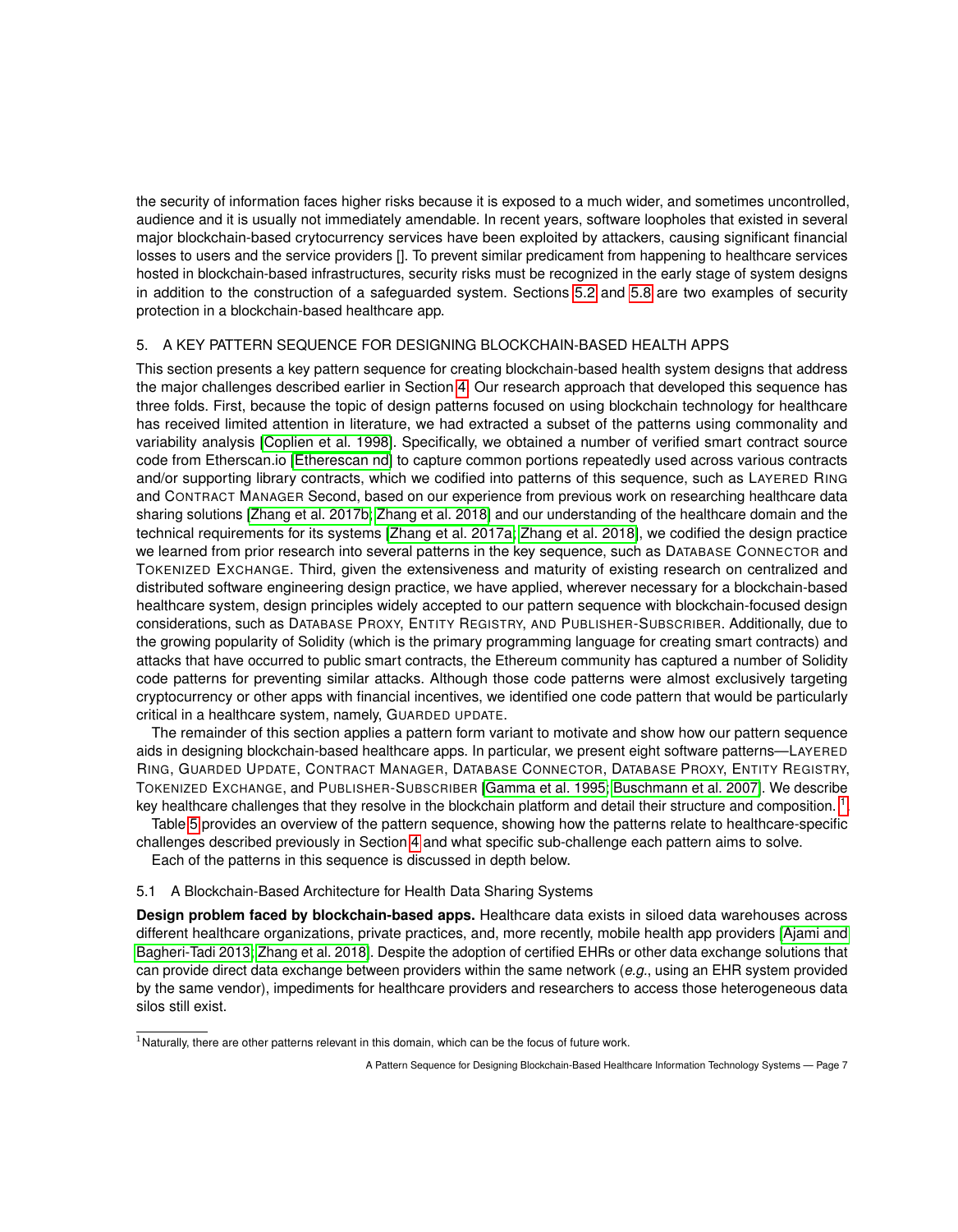| Apps                   |                                      |                                                                                                                                 |
|------------------------|--------------------------------------|---------------------------------------------------------------------------------------------------------------------------------|
| Pattern                | Targeted Category                    | Specific Challenge to Solve                                                                                                     |
| Layered Ring           | Evolvability                         | Defining the data sharing system's base<br>architecture                                                                         |
| Guarded Update         | Evolvability & Security              | Preventing unexpected reentrancy attacks<br>that occurred in the DAO                                                            |
| Contract Manager       | Evolvability                         | Separating data from logic to ensure data<br>availability via clean separation of concerns                                      |
| Database Connector     | On-Chain Storage                     | Ensuring on-chain storage scalability and<br>interoperability via standardized and minimal<br>interfaces to off-chain storage   |
| Database Proxy         | On-Chain Privacy                     | Providing an additional layer of security by<br>performing lightweight tasks before permitting<br>access to database connectors |
| <b>Entity Registry</b> | On-Chain Storage                     | Managing healthcare entities on-chain and other<br>types of common data at scale                                                |
| Tokenized Exchange     | On-Chain Privacy                     | Authorizing access to data storage and<br>maintaining verifiable access logs                                                    |
| Publisher-Subscriber   | Scalable Communication<br>& Security | Providing user notifications when events of<br>interest occur across the decentralized network                                  |

Table I. Overview of Proposed Pattern Sequence for Designing Blockchain-Based Healthcare

**Solution** → **Apply the LAYERED RING pattern to define the base architecture of the health data sharing system.** The emerging blockchain technology that supports decentralized data storage and executable code via smart contracts, with Ethereum [\[Buterin et al.](#page-20-1) 2013] being the most popular, has presented itself as a potential infrastructure to connect existing healthcare data silos [\[Peter B. Nichol 2016;](#page-20-23) [Broderson et al.](#page-20-24) 2016; [Dubovit](#page-20-25)[skaya et al.](#page-20-25) 2017] with its success in maintaining tamper-proof cryptocurrency transactions between worldwide Internet users [\[Nakamoto 2008;](#page-20-0) [Cap nd\]](#page-20-26) and managing verifiable collectibles or rewards from cryptogaming like CryptoKitties [\[CryptoKitties nd\]](#page-20-27).

At the architectural level, the healthcare data sharing problem is not too different from those successful use cases of blockchain. Figure [2](#page-8-1) compares the high-level architecture of data sharing in healthcare with that of blockchain-based cryptocurrency exchange and cryptogaming. In this figure, the bottom level in both architectures 1 and 2 contains a number of heterogeneously represented objects, i.e., siloed healthcare data sources (e.g., low-frequency, high-fidelity clinical data, or LFQ, captured by trusted sources and high-frequency, low-fidelity data, or HFQ, generated by patients or wearable and mobile devices) in *Architecture 1* and geographically dispersed Internet users in *Architecture 2*. Data sources generated by healthcare professionals via from diverse, centralized EHR systems on the left may or may not inter-operate, depending on if an authorized exchange service is available between the data sources. Whereas on the right, data (like identifiers of users/gamers) and data requests flow into and out of the same service implemented on the blockchain that is decentralized and widely accessible, with or without a user interface.

Consequently, a blockchain-based healthcare data sharing can apply the same basic pattern of *Architecture 2* in Figure [2,](#page-8-1) except that a user interface is needed for normal healthcare users who typically do not have advanced knowledge about how to execute smart contract functions. In fact, most blockchain apps, such as CryptoKitties (a cryptogame for collecting and breeding digial cats) [\[CryptoKitties nd\]](#page-20-27), Fomo3D (a gambling game for winning cryptocurrency lotteries) [\[FOMO3D nd\]](#page-20-28), and IDEX (a cryptocurrency trading platform) [\[IDEX - Decentralized](#page-20-29) [Ethereum Asset Exchange 2018\]](#page-20-29), implement a user-friendly interface that encapsulates the blockchain component, providing users with familiar experience as if interacting with any other centralized web app.

In Figure [3](#page-9-0) we present the first pattern in the sequence, LAYERED RING, generalized from *Architecture 2* above with a bird's eye view to better illustrate the scale of involved entities in each layer. The outermost layer is a *Storage Layer*, which contains a large number of data sources, each maintained by its owner (e.g., a private practitioner, a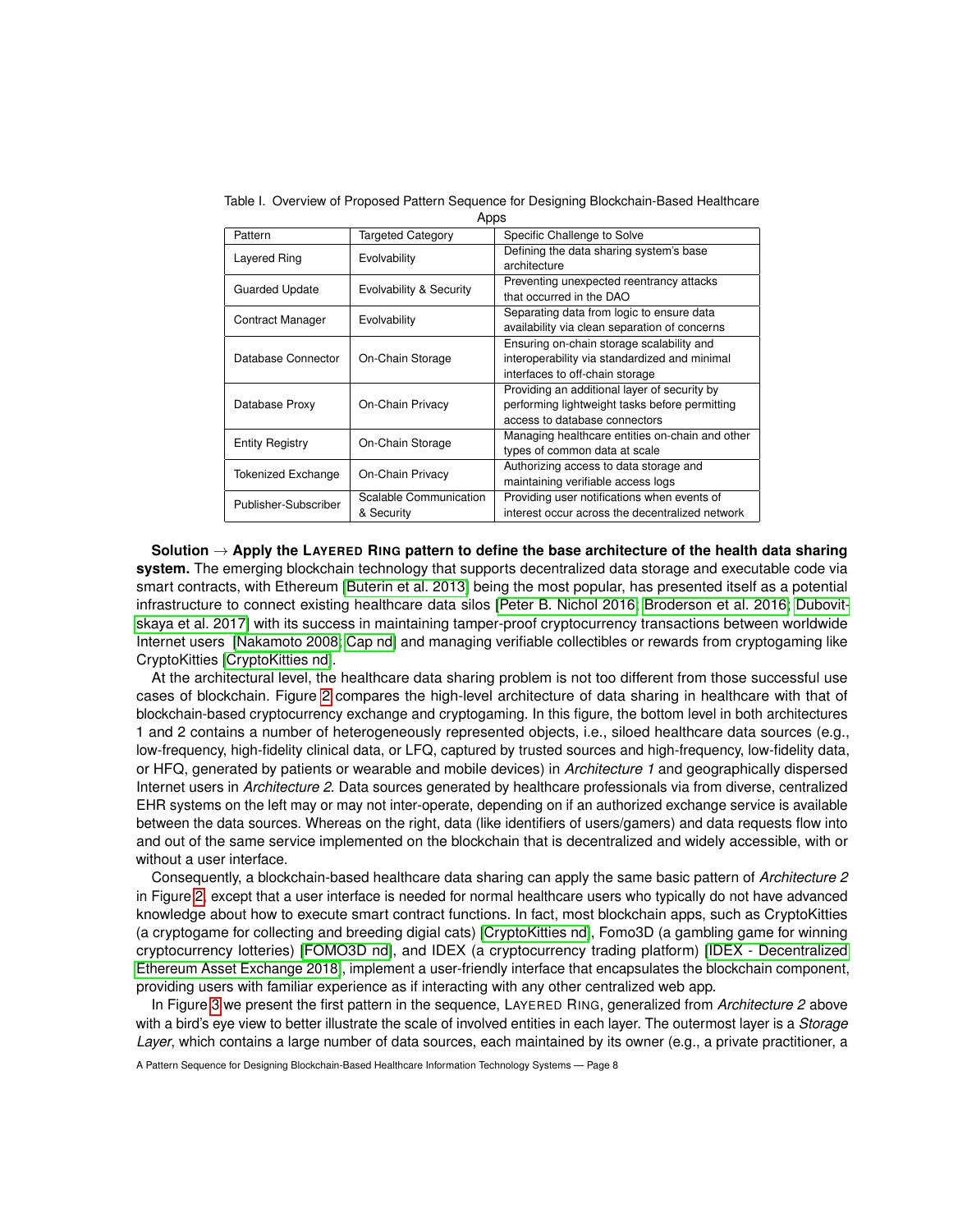

<span id="page-8-1"></span>Fig. 2. Comparing the Current State of Traditionally Centralized Healthcare Architecture with that of Popular Blockchain-Based Use Cases

healthcare organization, or a 3rd party HFQ data provider). The middle *Blockchain Layer* connects data sources from the outer layer and would be maintained by key stakeholders or mid- to large-size healthcare organizations in a consortium environment. The innermost *Web App Layer* provides a convenient interface for interacting with data and operations defined in the blockchain. It is also the most centralized piece of the system because a web app is usually hosted in a centralized server. Nevertheless, with a careful design of the web app server, this layer would not introduce additional dependency to the rest of the system and thus maximize the separation of concerns across the overall system.

The LAYERED RING pattern is also a variant of the ENTERPRISE SERVICE BUS (ESB) pattern [\[Zdun et al.](#page-21-8) 2006; [Fernandez 2013\]](#page-20-30), which provides a common data model and a messaging infrastructure to allow different systems to communicate through a shared set of interfaces. In LAYERED RING, the *Blockchain* layer acts as the messaging bus that provides services to the rest of the components. However, unlike the ESB, the interface of *Layered Ring* focuses only on the structural and syntactic level of the exchanged data and does not itself create a common ontology for interpreting the semantics of shared data, which is an entirely separate and complex topic being researched on by domain experts.

After defining the base-line architecture for a blockchain-based data sharing system, we will present other patterns in the sequence applied in each layer to address healthcare-specific challenges described previously in Section [4.](#page-4-0)

### <span id="page-8-0"></span>5.2 Preventing Reentrancy Attack in the Blockchain

**Design problem faced by blockchain-based apps.** Despite the growing interest in using blockchain technology for healthcare, a lot of recent attacks on some of the major blockchain-based apps have raised security concerns regarding the use of this technology in especially the healthcare industry that requires compliance to strict security and privacy regulations. An infamous example of such attacks is the DAO attack [\[Siegel 2016\]](#page-21-2) in which a reentrancy bug was discovered and exploited that causes then worth \$30 million of Ethereum being stolen. Even though the immutability and decentralization properties of blockchain technology can provide tremendous value to the direct exchange of digital information, without proper design decisions made prior to deploying a system on-chain could yield destructive consequences.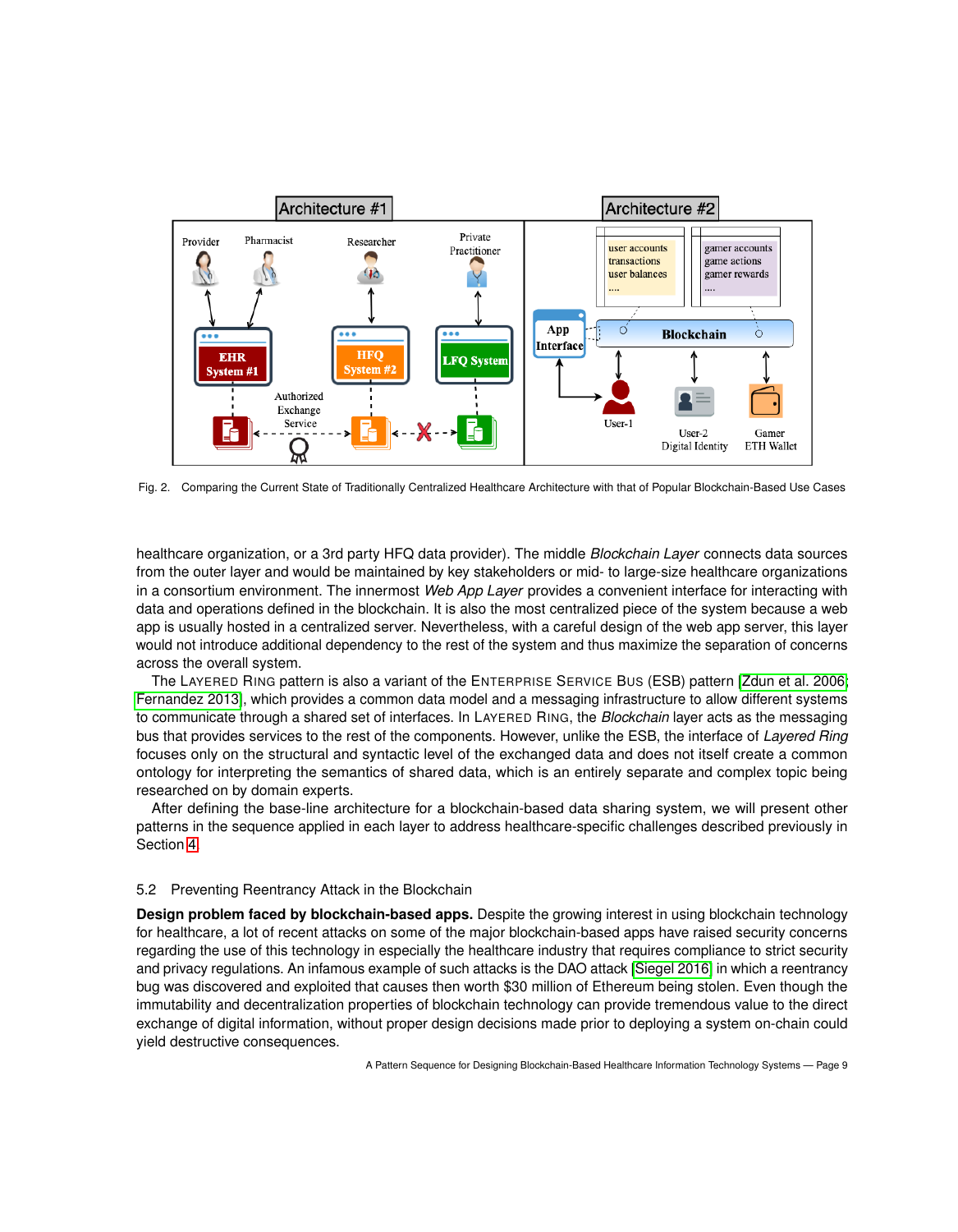

<span id="page-9-0"></span>Fig. 3. Structure of the LAYERED RING Pattern that Defines the Base Architecture of the Data Sharing System

**Solution** → **Apply the GUARDED UPDATED pattern to prevent unexpected reentrancy attacks.** We deem attack prevention as the utmost important design consideration in the development cycle of a blockchain-based healthcare system and therefore introduce GUARDED UPDATED as the second pattern in our pattern sequence after defining a base layer with the LAYERED RING. The goal of this pattern is to provide software engineers with a pattern that prevents an important yet serious reentrancy attack early on during the development cycle in order to help design the rest of the system wherever this pattern may apply.

A simplified reentrancy bug that affected the DAO app appears in the code snippet shown in Figure [4.](#page-10-1) Function *withdraw* in the *VulnerableContract* sets the caller's balance after checking if the asset transfer to the caller (*msg.sender*) is successful. The attack in *ExploitVulnerableContract* exploits this vulnerability by calling the *withdraw* function in a fallback function that is executed by the *call.value* method, creating recursions that bypass the statement on line that sets the user balance supposedly after the vulnerable statement returns [\[ConsenSys](#page-20-14) [2018\]](#page-20-14).

Although the reentrancy bug primarily targets cryptocurrencies in the interest of gaining financial returns, this bug could also plague systems designs for healthcare functions if prevention is not implemented in advance. As a key pattern in the sequence, GUARDED UPDATE aims to prevent reentrancy attack by ensuring atomic update to critical data in the blockchain-based healthcare system. The structure and code examples of this pattern appears in Figure  $5^2$  $5^2$ . As shown in the figure, a boolean guarding condition (i.e., reentrancyMutex) is used to control operations on protected state variable(s) (i.e., *conditions*). Once the variable(s) has been modified, the guarding condition can be reset to the initial state to permit other memory contexts to act upon the guarded data. Another, more systematic way to achieve this is to create a modifier in a Solidity interface contract, which can then be included in the declaration header of functions in other contracts.

<span id="page-9-1"></span><sup>2</sup>The code examples are based on https://github.com/o0ragman0o/ReentryProtected

A Pattern Sequence for Designing Blockchain-Based Healthcare Information Technology Systems — Page 10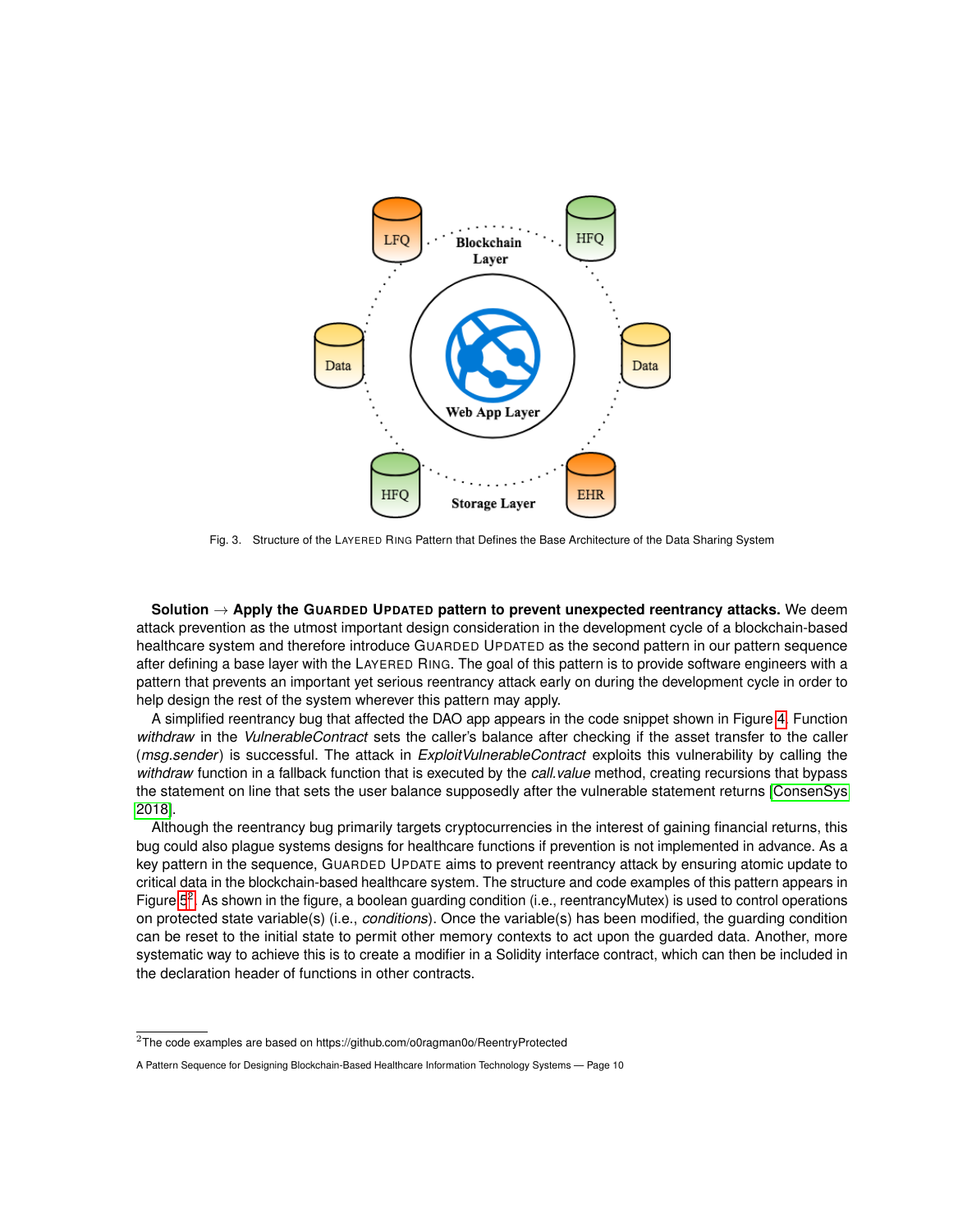```
contract VulnerableContract {
    mapping (address \Rightarrow uint) public balances;
    ... // code to deposit funds
    function withdraw() {
        if (!msg.sender.call.value(balances[msg.sender])()) { // vulnerable code
            throw:
        ł
        balances[msg.sender] = 0;ł
ł
contract ExploitVulnerableContract {
  VulnerableContract public vc;
  ... // code to reference VulnerableContract object
  function () payable \{vc.withdraw(); // This is the default fallback that can recursively
                    // execute the vulnerable code above
 }
ł
```
<span id="page-10-1"></span>Fig. 4. Example Vulnerable Solidity Code of the Simplified Reentrancy Bug and its Exploitation

Protecting atomic updates to state variables in the smart contracts prevents serious reentrancy attacks to occur, however, one major drawback is that atomic executions may slow down runtime performance of the system, particularly in a decentralized environment.

## <span id="page-10-0"></span>5.3 Separating Data from Logic to Ensure Data Availability via a Manager Contract

**Design problem faced by blockchain-based apps.** The immutability property of blockchains can ensure nonrepudiation of data operations and/or transactions of data but can also become a major hurdle to data flow. On the one hand, immutability is important for achieving interoperability in a healthcare environment as it makes data objects (whether it is a reference pointer to a data store or an authorization request that grants a provider access to healthcare data) on the blockchain always available, even when one of the key maintainers of the network becomes unavailable. On the other hand, without a loosely-coupled design that focuses on clean separation of data and logic, immutability makes any upgrade to a blockchain-based health system hard to perform. Data, in such a system, does not only include information being exchanged across various network participants but also needs to contain meta data regarding the system that provides users with the most up-to-date knowledge regarding the system; whereas, logic refers to any operation or event that acts upon the data, typically implemented to read, update, or remove a data object.

**Solution** → **Apply the CONTRACT MANAGER to separate data from logic to ensure data availability via clean separation of concerns .** The CONTRACT MANAGER pattern aims to address the separation of data and logic via a *permanent storage* structure, which has been described in [\[ConsenSys 2018\]](#page-20-14). Figure [6](#page-12-0) presents the composition of this pattern.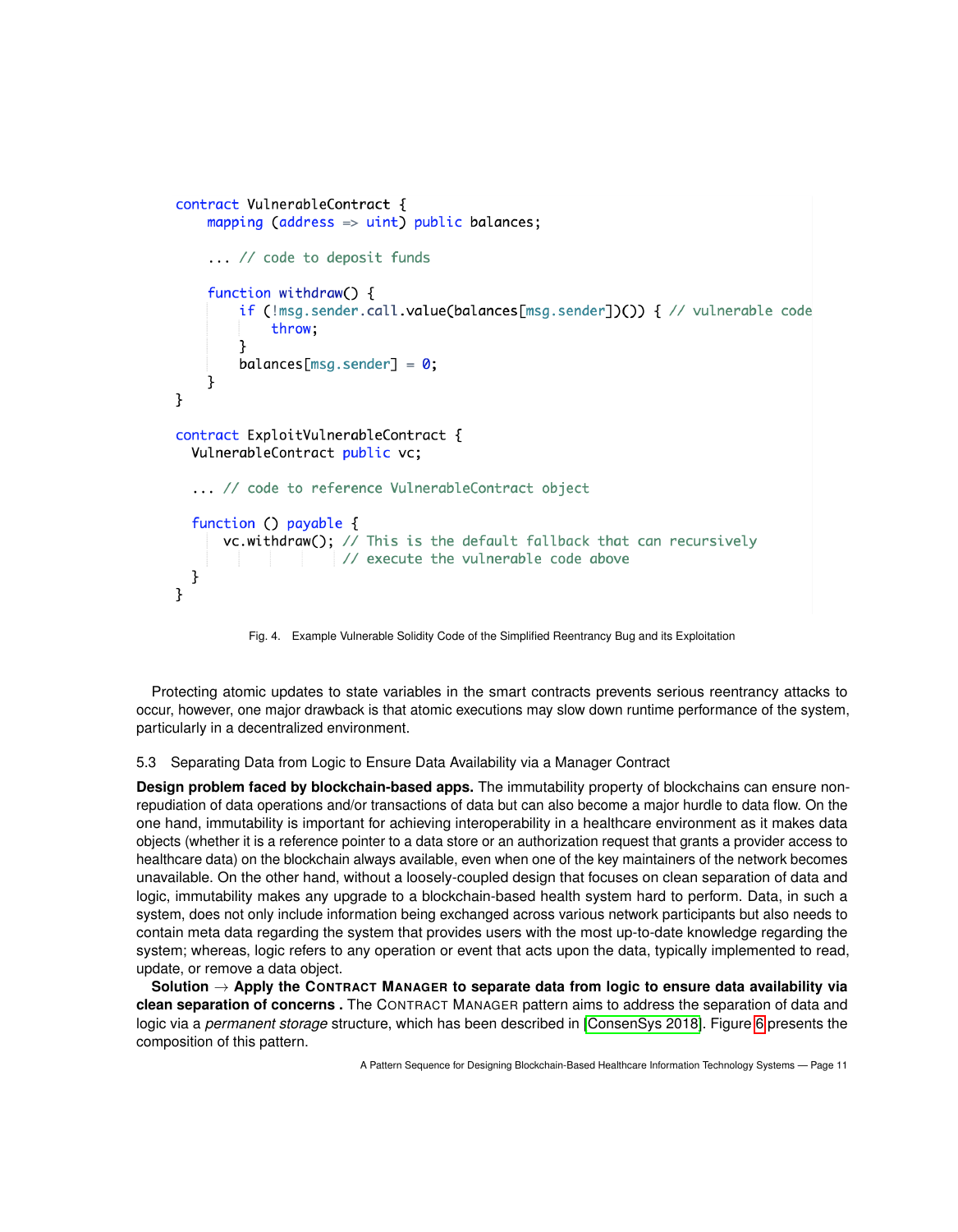

<span id="page-11-1"></span>Fig. 5. Structure and Example Solidity Code Snippet of GUARDED UPDATE Pattern to Prevent Reentrancy Attacks on-Chain

*Permanent storage* maintains one or more data fields used throughout the system and provides permanent access to data with getter and setter functions for each one of the data fields. This ensures that all meta data accessed by the system (such as the version or address information of any smart contract dependencies and other data structures shared across different smart contracts) remains readable even when logic contracts are outdated. Additionally, contract manager stores a *Contract Repository* of meta data that describes versions of the system (including but is not limited to addresses of the latest logic contract components and history contract addresses). To better ensure upgradeability of the system, CONTRACT MANAGER also defines access privilege of smart contracts by allowing the original owner of the storage contract to configure an access group for delegating or revoking certain or all rights of accessing or manipulating the data to other members to prevent data locking.

One disadvantage to the introduction of CONTRACT MANAGER is that all other logic contracts must execute additional calls to this contract for versioning checks and data queries. An alternative design is to leverage the AUTHORIZER pattern [\[Fernandez 2013\]](#page-20-30) along with fine-grained authorization models such as role-based access control models [\[Sandhu et al.](#page-21-9) 1996] or access matrix [\[Sandhu and Samarati 1994\]](#page-21-10) to separate the definition of access rules, further decoupling the rules from the storage component.

## <span id="page-11-0"></span>5.4 Standardized On-Chain Interfaces to Off-Chain Storage Access

**Design problem faced by blockchain-based apps.** EHR systems have served the U.S. healthcare for decades and, unavoidably, have accumulated enormous amounts of valuable medical records that either exist in legacy systems or in more modern certified EHRs. Health data sharing today is only possible between healthcare professionals using the same EHR systems or compatible health information exchange services, which are exactly the third-party reliance that blockchain technology helps eliminate with its decentralized, trustless infrastructure. The direct exchange of digital information on the blockchain is only possible if such information or its representation is encoded on the blockchain with some degree of verifiable integrity. Due to the scale and privacy of healthcare data, it is unrealistic to store encrypted or hashed version of the actual data on the blockchain. Furthermore, it is impractical to create a blockchain-based system that completely replaces existing EHR systems or duplicates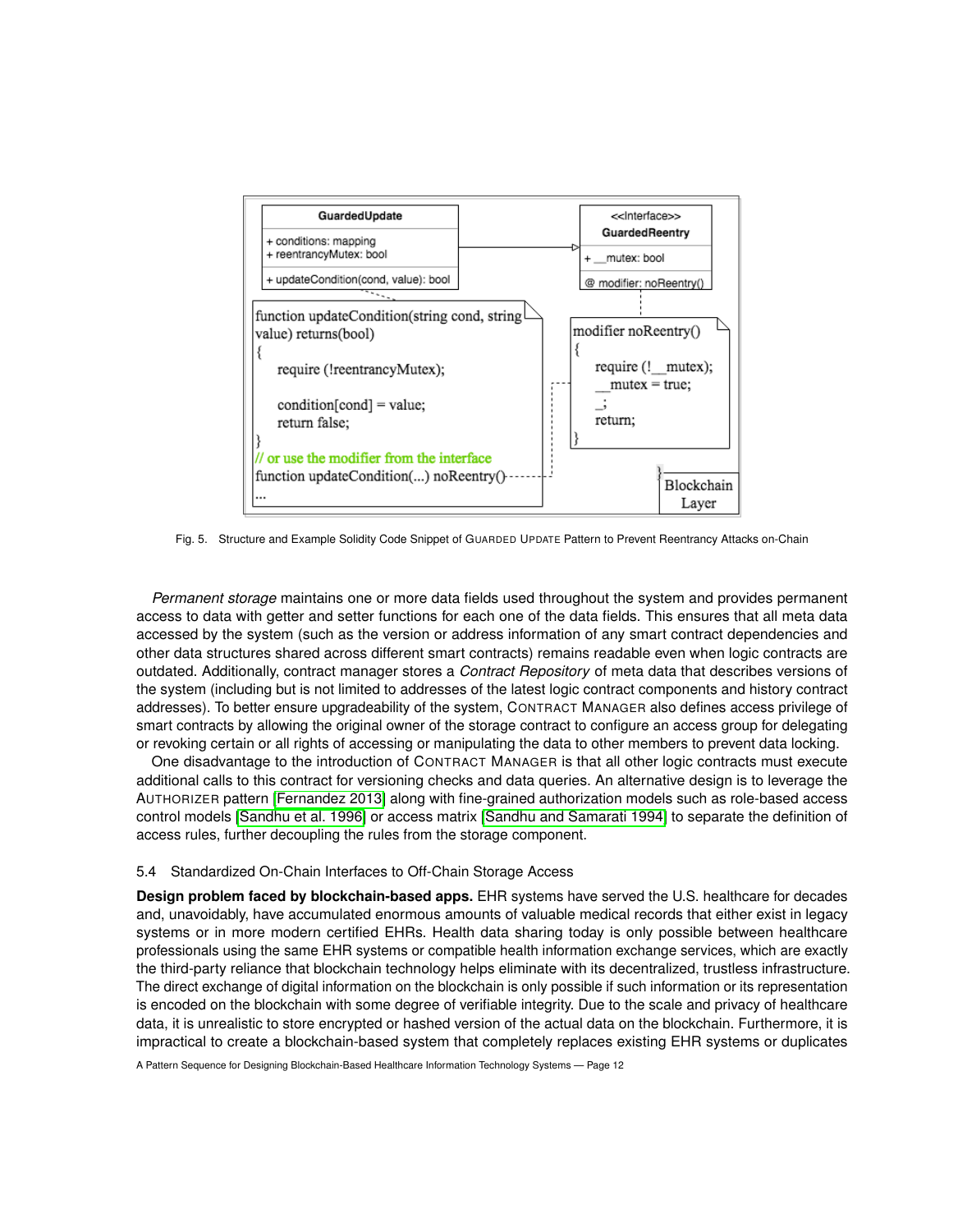

<span id="page-12-0"></span>Fig. 6. Structure and Example Solidity Code of CONTRACT MANAGER Pattern for Maintaining Key Meta-Data on-Chain

their functionality. The design of a scalable and standardized component that connects existing EHR data to a decentralized system offering interoperable data sharing is therefore needed.

**Solution** → **Apply the DATABASE CONNECTOR pattern to ensure on-chain storage scalability and interoperability via standardized and minimal interfaces to off-chain storage.** Figure [7](#page-13-1) presents the composition of the DATABASE CONNECTOR pattern. The *Database Connector* component defines a standardized interface between the blockchain and storage layers. The interface provides an abstraction of the heterogeneous health data silos (e.g., EHR or other LFQ databases and HFQ data) to expose only minimal amount of information regarding each data source to the blockchain layer. As shown in Figure [7,](#page-13-1) the interface may only need to capture the name or description of a data source, some "meta data" providing reference pointers to the data source, and a verifiable digital signature of the data source owner that provides some level of integrity. *Database Connector* is also closely associated with the DATABASE PROXY pattern (discussed next in Section [5.5\)](#page-13-0) that uses a *Connector Handler* component in the blockchain layer to provide data access to the connector.

The main benefits of DATABASE CONNECTOR are (1) the storage scalability it provides on the blockchain that allows efficient sharing of connectors and (2) a standardized interface that unifies the on-chain representation of off-chain databases. The drawback is the additional implementations that are required for creating connectors to existing databases.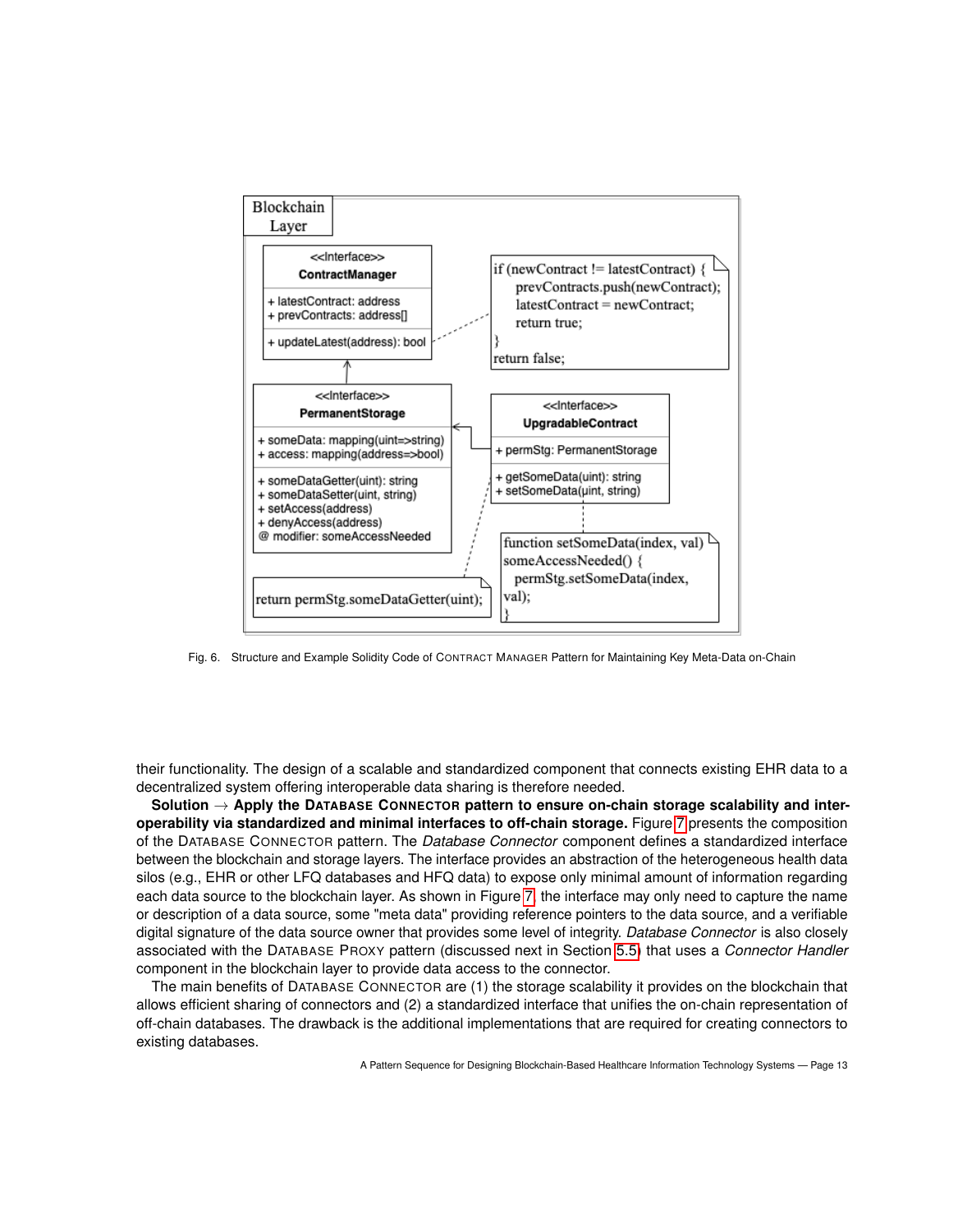

<span id="page-13-1"></span>Fig. 7. Structure of the DATABASE CONNECTOR Pattern Used to Standardize on-Chain Interfaces to off-Chain Storage Access

#### <span id="page-13-0"></span>5.5 Security Checking before Accessing Off-Chain Storage

**Design problem faced by blockchain-based apps.** If a blockchain-based healthcare app must expose sensitive data or metadata (such as patient identifying information) on the blockchain, it must be designed to maximize health data privacy while facilitating health information exchange. In particular, a fundamental aspect of a blockchain is that data and all change history stored on-chain are public, immutable, and verifiable. For financial transactions focused on proving that transfer of an asset occurred, these properties are critical. When the goal is to store data in the blockchain, however, it is important to understand how these properties will impact the use case.

For example, storing patient data in the blockchain can be problematic since it requires that data be public and immutable. Although data can be encrypted before being stored, should all patient data be publicly distributed to all blockchain nodes? Even if encryption is used, the encryption technique may be broken in the future or defects in the implementation of the encryption algorithms or protocols used may make the data decryptable in the future. Immutability, on the other hand, prevents owners of the data from removing the data change history from the blockchain if a security flaw is found. Many other scenarios, ranging from discovery of medical mistakes in the data to changing data standards may necessitate the need to change the data over time.

In scenarios where the data may need to be changed, the public and immutable nature of the blockchain creates a fundamental tension that must be resolved. On the one hand, healthcare providers would like incorruptible data so its integrity is preserved. At the same time, providers want the data changeable and secure to protect patient privacy and account for possible errors. An interoperable app should protect patient privacy and also ensure data integrity.

**Solution** → **Apply the DATABASE PROXY pattern to provide an additional layer of security by performing lightweight tasks before permitting access to database connectors.** DATABASE PROXY is akin to the traditional PROXY pattern [\[Gamma et al.](#page-20-21) 1995] with a slightly different focus unique to a blockchain-based design. To reduce computational costs on-chain, the *Database Proxy* interface defines some lightweight representation or placeholder for the real data object and encodes some lightweight security checks or auditing tasks until retrieval of the original data object is required. It is worth noting that because protected health information is only unpackaged or decrypted off-chain, any regulatory or security checking (which is more rigorous), such as authentication or authorization requirements defined by HIPAA or other privacy standards, is performed off-chain instead of on-chain.

Figure [8](#page-14-1) illustrates the structure of DATABASE PROXY pattern and its interaction with the *Database Connector* object described previously in Section [5.4.](#page-11-0)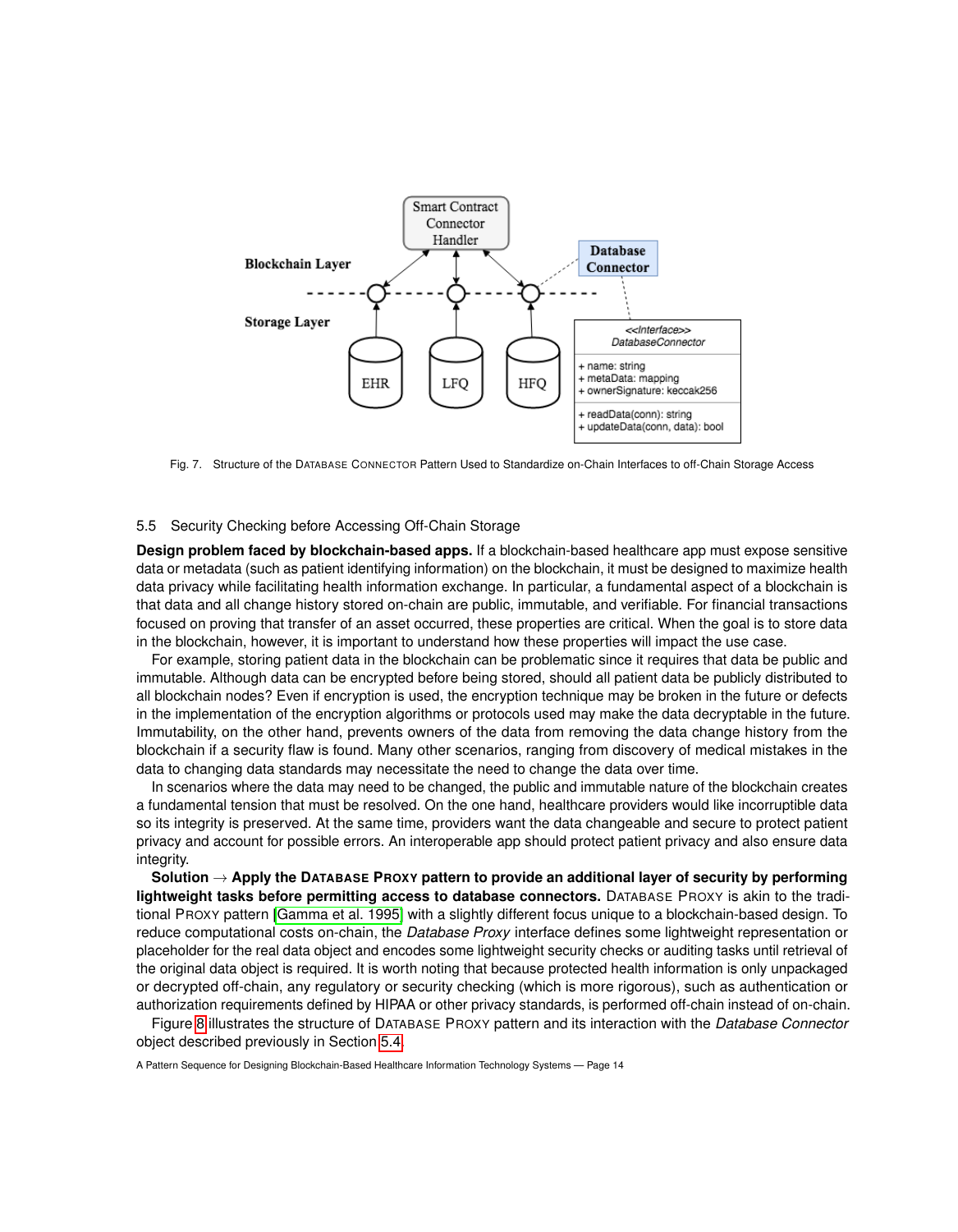

<span id="page-14-1"></span>Fig. 8. Composition of DATABASE PROXY Pattern for Performing Additional Security Checks before Accessing off-Chain Data Store

The *Database Proxy* interface maintains a reference to a *Connector Handler* object that forwards the read and write access to the appropriate *Database Connector* for access databases in the storage layer of the system. Each read request and modification operation through the *Connector Handler* can be logged in an immutable audit trail that is transparent to the entire blockchain network for verification against data corruption. In the case of a proxified contract (i.e., *Database Connector* that has somewhat heavyweight implementation) being updated with a new storage configuration (*e.g.*, when a data source has been introduced a new management system that requires some change in its *Database Connector* abstraction), the interface to the proxy contract can remain unchanged, encapsulating lower-level implementation variations.

As with the traditional PROXY pattern [\[Gamma et al.](#page-20-21) 1995], a proxy object can perform lightweight housekeeping operations, such as security checks of administrative access and auditing tasks that log existing data requests, by storing some commonly used metadata in its internal states before retrieving the actual data. This component follows the same interface as the real object and can execute the original data object's function implementations as needed. It provides an additional layer for securing access to the real data object. However, *Database Proxy* may cause disparate behavior when the real object is accessed directly by some other component in the system while the proxy surrogate is accessed by others. It also creates an additional level of indirection for accessing actual data objects.

#### <span id="page-14-0"></span>5.6 Managing Healthcare Entities and Other Types of Common Data on-Chain at Scale

**Design problem faced by blockchain-based apps.** All data and transaction records maintained in the blockchain are replicated and distributed to every node in the network. In a public blockchain, to compensate blockchain miners for contributing expensive hardware to store and maintain on-chain data, fees are charged based on the storage requirement of an application. Although a fee is not necessarily charged in a consortium blockchain with like-minded parties, other forms of compensation may exist to provide some incentives for the decentralized network maintainers. To minimize on-chain storage burden, a blockchain-based healthcare app that requires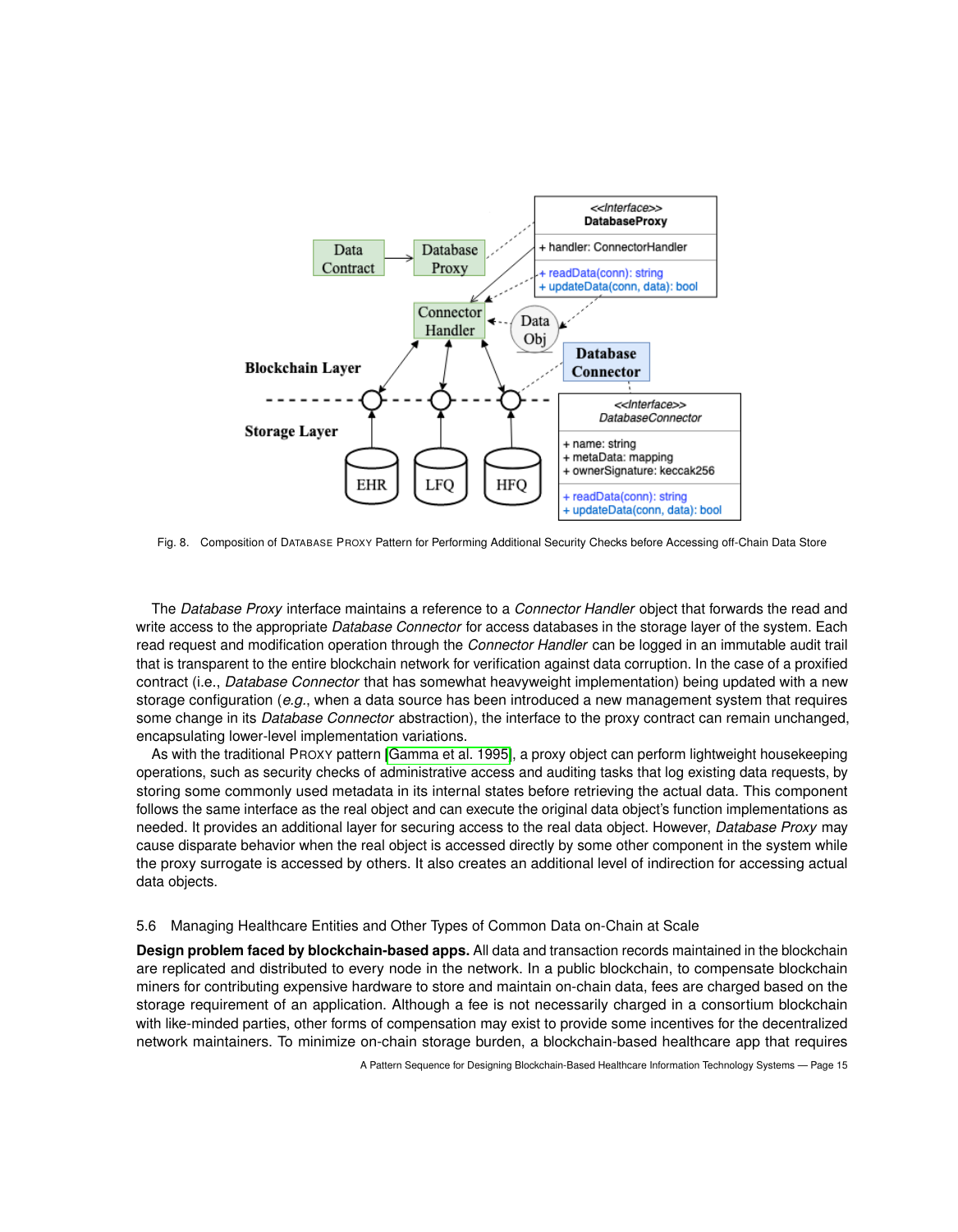storage of some data on-chain must maximize data sharing among entities thus limit the amount of information stored.

In a large-scale healthcare setting, if a blockchain is used to store patient billing data, there will be millions of records replicated on all blockchain miner nodes. Moreover, billing data could include detailed patient insurance information, such as their ID#, insurance contact information, coverage details, and other aspects that the provider needs to bill for services. Capturing all this information for every patient can generate excessive amounts of data in the blockchain.

Suppose it is necessary to store a patient's insurance and billing information (encrypted) in the blockchain. Most patients are covered by one of a relatively small subset of insurers (in comparison to the total number of patients, *e.g.*, each insurance policy may cover 10,000s or 100,000s of patients). Therefore, a substantial amount of intrinsic, non-varying information is common across patients that can be reused and shared, such as details on what procedures are covered by an insurance policy. To bill for a service, however, this common intrinsic information must be combined with extrinsic information (such as the patient's ID#) that is specific to each patient.

A good design should maximize sharing of such common data to reduce on-chain storage cost and meanwhile have the capability to provide complete data objects on demand.

**Solution** → **Apply the ENTITY REGISTRY pattern for managing healthcare entities on-chain at scale.** As shown in Figure [9,](#page-15-0) the ENTITY REGISTRY mimics the traditional FLYWEIGHT pattern [\[Gamma et al.](#page-20-21) 1995] with a factory [\[Gamma et al.](#page-20-31) 1993] object to help manage healthcare entities on-chain at scale. In particular, *getEntity* uses a factory to create entity objects and maintain references (addresses) to created Entity objects in a common smart contract (i.e., *Entity Registry*). It internalizes common data across a number of *Entity*'s *data* field while externalizing varying data storage in entity-specific contracts (such as *Patient* or *Provider* entity). Using references (*i.e.*, addresses) to entity-specific contracts stored in the *registry*, combined extrinsic and intrinsic data can be retrieved upon request to return a complete dataset.



<span id="page-15-0"></span>Fig. 9. ENTITY REGISTRY Pattern Used with a Factory to Manage Entities and Other Types of Common Data while Minimizing On-Chain Storage Requirements

Applying this pattern to the earlier scenario, shared patient insurance information is stored only once in the *registry*, avoiding an exorbitant amount of memory usage from saving repeated data in all patient accounts. Varying, patient-specific billing information is stored in corresponding patient-specific entity contracts.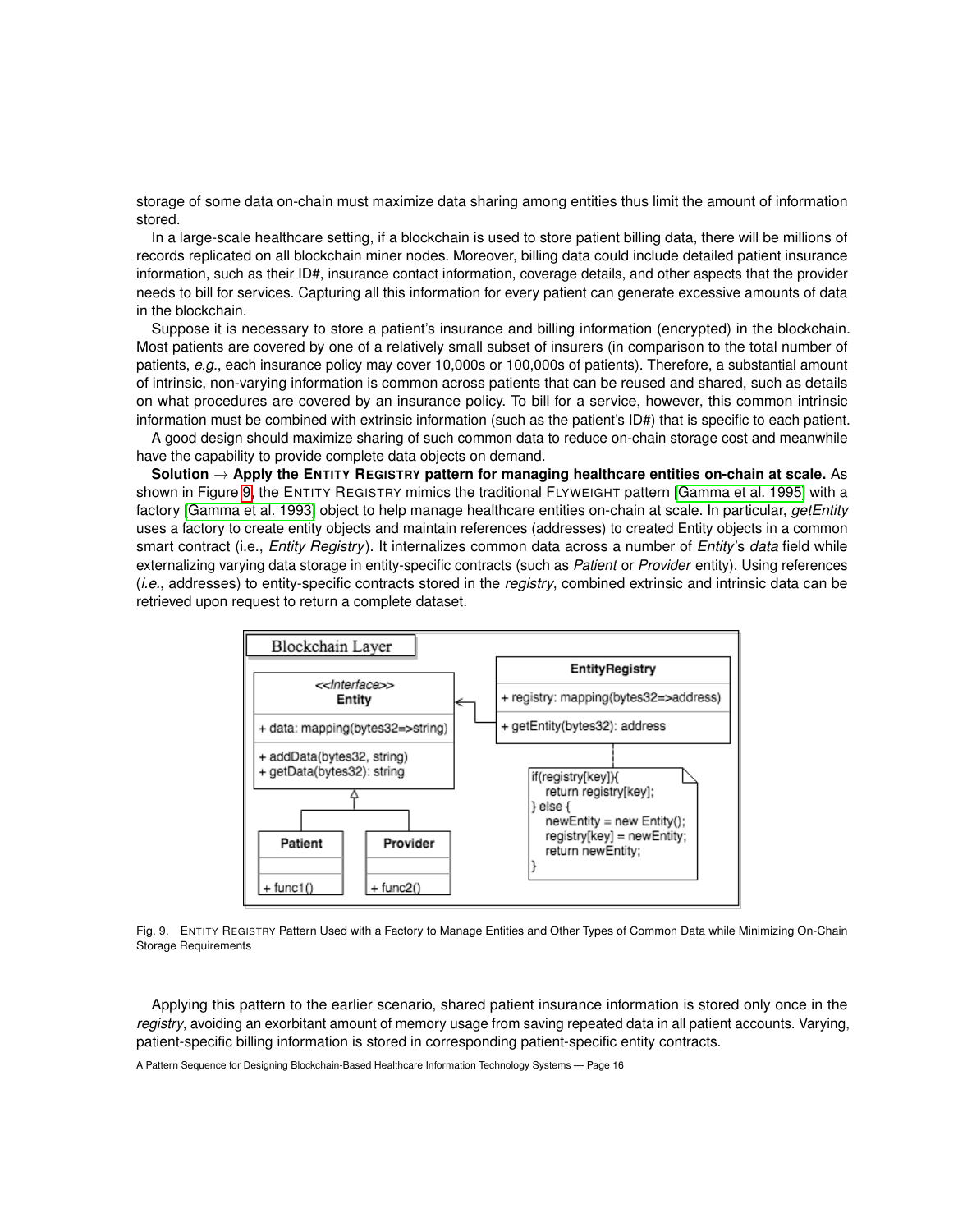The registry can also maintain a mapping between unique entity identifiers and the referencing addresses of already deployed entity contracts to prevent account duplication. At account creation, only if no account with the specified entity identifier exists in the registry does it deploy a new entity contract; otherwise the registry retrieves the address associated with the existing entity contract. To retrieve complete insurance and billing information of a particular patient, clients need only invoke a function call from the registry with the patient identifier to obtain the combined intrinsic and extrinsic data object.

ENTITY REGISTRY provides better management for the large pool of objects (such as user accounts in the example above). It minimizes redundancy in similar objects by maximizing data and operation sharing. Particularly in the insurance example, if common insurance policy details are not extracted from each patient's contract, the cost to change a policy detail will be immense–it will require rewriting a huge number of impacted contracts. Data sharing with flyweight registry helps minimize the cost to change the common state in objects stored on-chain.

Although applying the ENTITY REGISTRY pattern creates an additional transaction to verify and include in the blockchain (*i.e.*, the flyweight object instantiation) before it can be used, this extra step can be outweighed by the resulted efficiency in data management. The application of this pattern alone does not ensure integrity of the data being exchanged because it exposes only reference information for retrieving actual data objects for security and privacy reasons. It would rely on an off-chain or a 3rd party oracle service [\[Xu et al.](#page-21-11) 2016] to certify the integrity of the data either via hashing functions or other data verification protocols.

#### <span id="page-16-0"></span>5.7 Securing and Recording Data Access

**Design problem faced by blockchain-based apps.** Smart contracts are powerful for automating executions of predefined agreements directly between involved entities especially when the entities are registered on the blockchain using its native cryptographic keys and agreed terms are simple updates to cryptocurrency wallets/balances that are easy to update. The direct exchange of healthcare data unfortunately cannot easily be achieved on-chain due to the complexity and variability in the warehouses and management systems data resides in. Even when data sharing is made possible in such a decentralized environment, the shared information should not be available to the entire network, unlike an app that involves cryptocurrency. Instead, proper authorizations of sensitive health data access must be safeguarded.

**Solution** → **Apply the TOKENIZED EXCHANGE pattern to authorize access to off-chain data storage and maintain a verifiable data access history.** Variability of off-chain data sources can be encapsulated with a standardized interface that encodes a set of attributes describing the sources and some basic operations acting upon them (i.e., functions to retrieve the original data source and verify the digital signature to ensure data is originated from the expected sender.). Figure [5.7](#page-16-0) presents the structure of the TOKENIZED EXCHANGE pattern in the sequence that defines a *Token* interface off-chain to represent each data source in a more consistent manner. With this interface, the *Database Connector Object* from the DATABASE CONNECTOR pattern discussed in Section [5.4](#page-11-0) that references an off-chain data source can be "tokenized" off-chain with access authorizations being encoded to a standard format using secure encryption and signing algorithms. Types of algorithms employed along with public keys used to generate the tokens are captured by the attributes defined in the interface. Tokens generated are then stored on-chain in a shared *Token Registry* smart contract. *Token Registry* builds an audit trail of the creation, update, deletion, and access requests to each of the tokens. To retrieve the *Database Connector Object*, the recipient must possess the authorized party's secret key in order to decrypt and retrieve the original data source via the DATABASE PROXY pattern presented in Section [5.5.](#page-13-0)

This approach ensure that even when tokens carrying actual information of a particular data source are shared with a wide network, they can only be consumed by the intended recipient(s) with proper cryptographically paired keys. One drawback to this pattern is that there could be tokens that are not generalizable, in which case, implementations of other interfaces may be required. Example interfaces include role-based access control models [\[Sandhu et al.](#page-21-9) 1996] and access matrix [\[Sandhu and Samarati 1994\]](#page-21-10), which provide more fine-grained authorizations and organizatin-specific rules to grant lower-level permissions to the access tokens.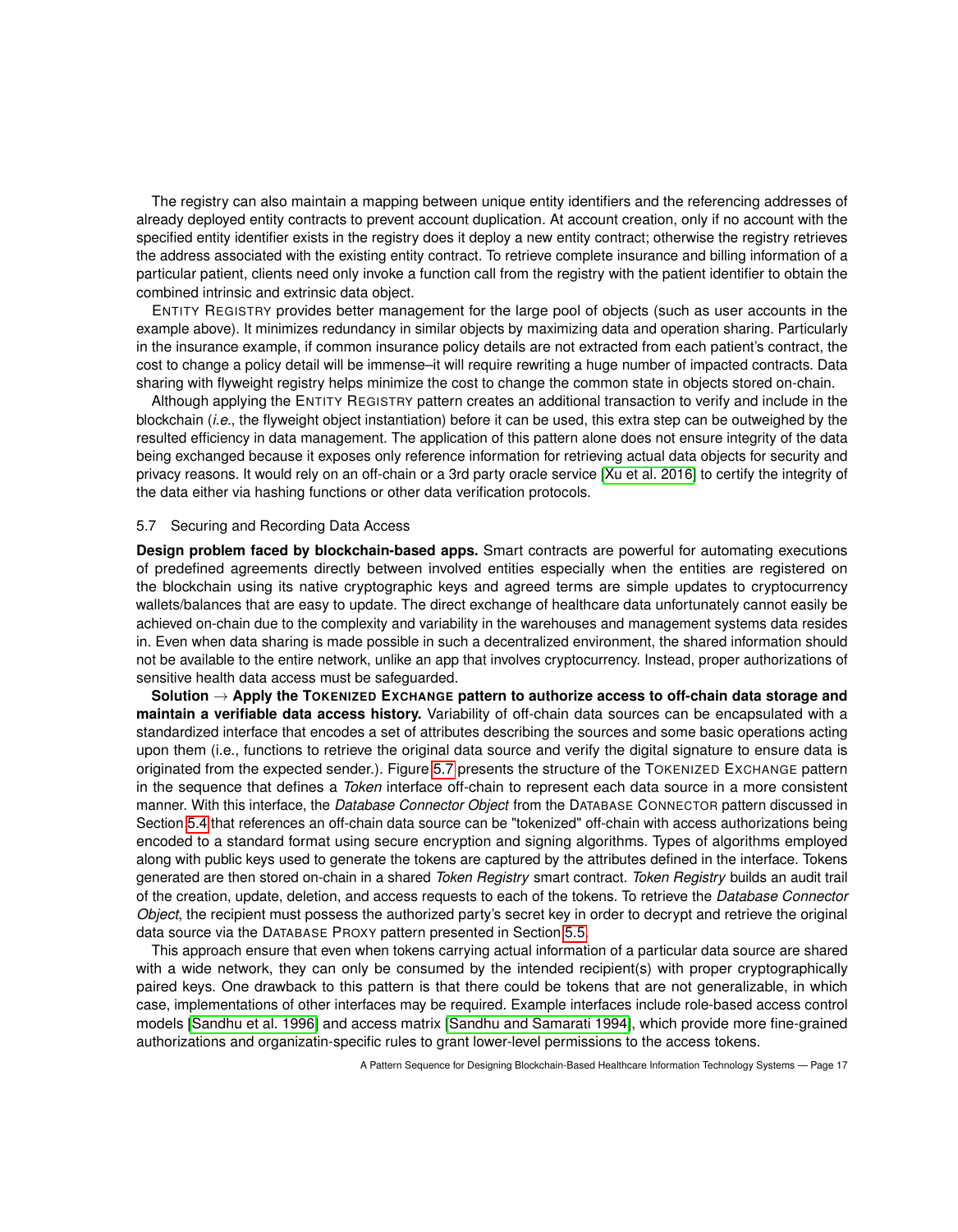

Fig. 10. Structure of TOKENIZED EXCHANGE Pattern for Authorizing off-Chain Data Access and Recording Verifiable Data Access Logs

#### <span id="page-17-0"></span>5.8 Providing Notifications of Relevant Healthcare Activities at Scale

**Design problem faced by blockchain-based apps.** A blockchain-based healthcare system that needs to track relevant health changes across large patient populations must be designed to filter out useful health-related information from communication traffic (*i.e.* transaction records) in the blockchain. For example, the Ethereum blockchain maintains an immutable record of contract creations and operation executions along with regular cryptocurrency transactions. The availability of this information makes blockchain a more autonomous approach to improve the coordination of patient care across different participants (*e.g.*, physicians, pharmacists, insurance agents, etc) who would normally communicate through various channels with a lot of manual effort, such as through telephoning or faxing. Due to the continually growing list of records on the blockchain, however, directly capturing any specific health-related topic from occurred events implies exhaustive transaction receipt lookups and topic filtering, which requires non-trivial computation and may result in delayed responses.

A good model should facilitate coordinated care and support relevant health information relays. For instance, health-related activities should be seamless communicated from the point when a patient self-reports illness (through a health DApp interface) to the point when they receive prescriptions created by their primary care provider; clinical reports and follow-up procedure should be relayed to and from the associated care provider offices in a timely manner.

**Solution** → **Apply the** *Publisher-Subscriber* **pattern to manage user notifications at scale when events of interest occur across the decentralized network.** Incorporating a notification service using the *Publisher-Subscriber* pattern [\[Buschmann et al.](#page-20-22) 2007] can facilitate scalable information filtering. In this design, changes in health activities are only broadcast to providers that subscribe to events relating to their patients. It alleviates tedious filtering of which care provider should be notified about patient activities as large volumes of transactions take place. It also helps maintain an interoperable environment that allows providers across various organizations to participate.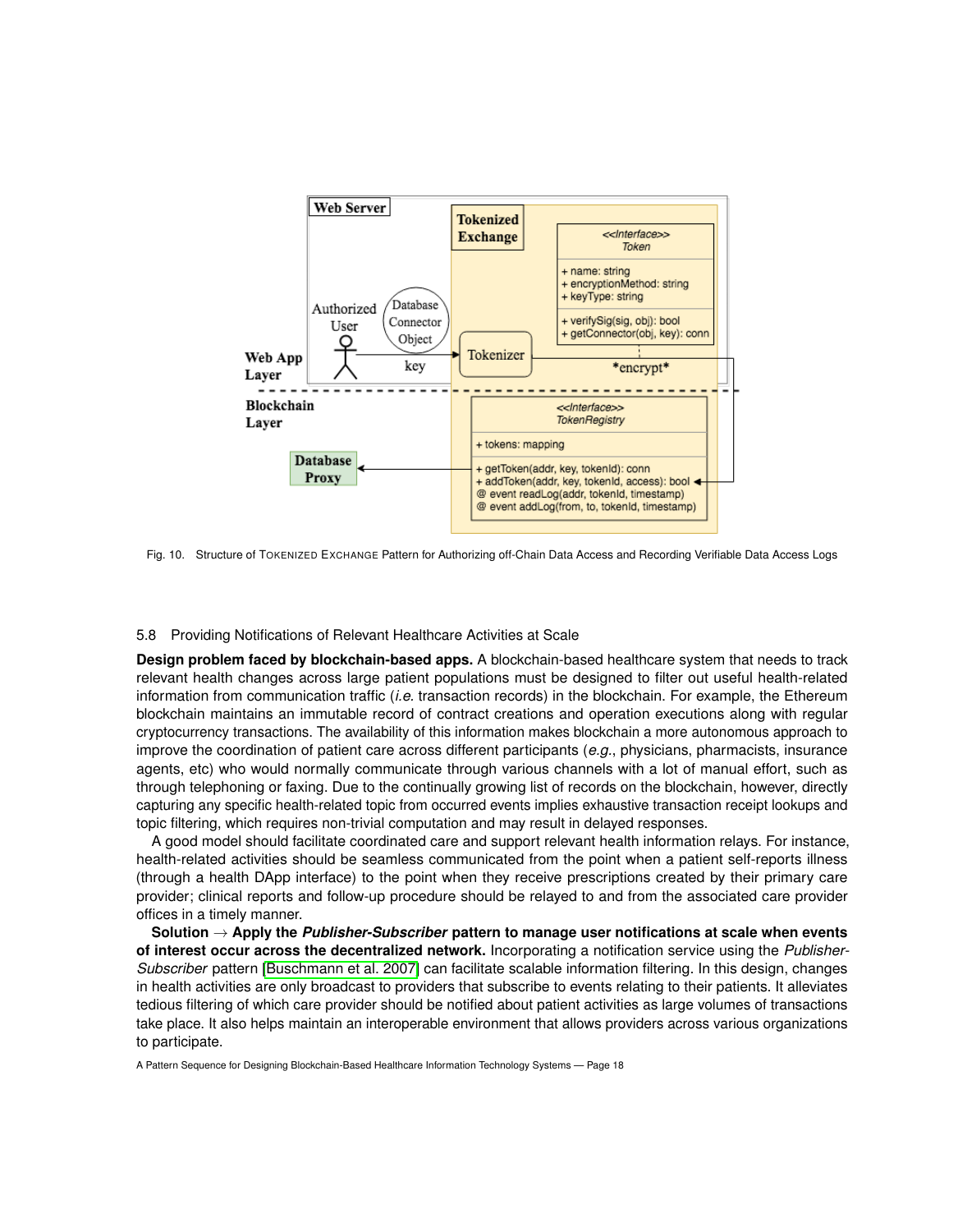Due to the deterministic nature of blockchain that supports smart contracts, communications between the on-chain address space and off-chain services can only occur in two ways. The first way is a regular or constant poll, in which an off-chain server delegates a *Messenger* component to monitor changes and new events in the system. The second way pushes data out to an Oracle service, which is a trusted third-party that performs some computation off-chain and then forwards the results back to the blockchain address space via a callback function<sup>[3](#page-18-1)</sup>, such as in [\[Foundation 2015a\]](#page-20-32). An Oracle service often charges a fee associated with its service provided to the blockchain and at its current stage today, it is not yet ideal for supporting large and sensitive data operations that are commonly experienced in a healthcare system.

The first variant avoids computation overhead on the blockchain because an off-chain server is responsible for querying and processing health events recorded on-chain. Specifically, when the publisher sends an update, its subscribers only need to do a simple update to an internal state variable that records the publisher's address, which the DApp server delegates a *Messenger* to actively monitor changes. When a change occurs, the responsibility for the heavy computational content filtering task (*e.g.,* retrieving the change activity from the publisher using the address) is delegated to the DApp server from the blockchain. The DApp server is context-aware at this point because each subscriber has an associated contract address accessible by the server. The *Messenger* can then filter the content based on subscribed topics and update the contract states of appropriate subscribers as needed.

The second variant shifts the responsibility of topic subscriptions and updates to the smart contract component on-chain. When a topic, such as a patient their provider wishes to be notified of any health-related activities, experiences a new event or has a value update, the smart contract logic that notifies the subscribers pushes the updated topic to an Oracle service, which executes some task related to the topic (e.g., sending a secure message to the subscriber regarding the updated event) and sends the result back to the smart contract caller upon task completion.

Figure [11](#page-19-5) shows the two variants of PUBLISHER-SUBSCRIBER to provide the notification service.

Implementing a notification service in a blockchain-based healthcare app is useful when a state change in the shared environment must be reported to interested parties without unmanaged many-to-many communications. The disadvantage to the "poll" approach is the complexity in actual implementation of the messenger component that regularly monitors smart contract events, but it is much more efficient to unload the on-chain burden of topic filtering to off-chain services. The drawbacks to the "push-to-oracle" approach are on-chain computation overhead and potential costs of Oracle services despite this approach being relatively easier to implement.

## <span id="page-18-0"></span>6. CONCLUSION

Blockchain and programmable smart contracts provide an ecosystem for creating DApps that have the potential to improve healthcare interoperability on the technical level. However, due to the decentralization, immutability, and transparency properties of these technologies, a number of key concerns that especially arise in healthcare systems design must be addressed. These concerns include—but are not limited to—the evolvability of the system, balancing on-chain storage requirements and their overhead, the protection of patient data privacy, the scalability of the system across a large number of healthcare users, and information and system security protection. This chapter described these concerns and presented a key pattern sequence–LAYERED RING, GUARDED UPDATE, CONTRACT MANAGER, DATABASE CONNECTOR, DATABASE PROXY, ENTITY REGISTRY, TOKENIZED EXCHANGE, and PUBLISHER-SUBSCRIBER–that together addresses these challenges.

Based on our experience developing the key pattern sequence, we learned the following lessons:

—The public, immutable, and verifiable properties of the blockchain enable a more interoperable environment that is not easily achieved using traditional approaches that heavily rely on centralized systems.

<span id="page-18-1"></span><sup>3</sup>https://blockchainhub.net/blockchain-oracles/

A Pattern Sequence for Designing Blockchain-Based Healthcare Information Technology Systems — Page 19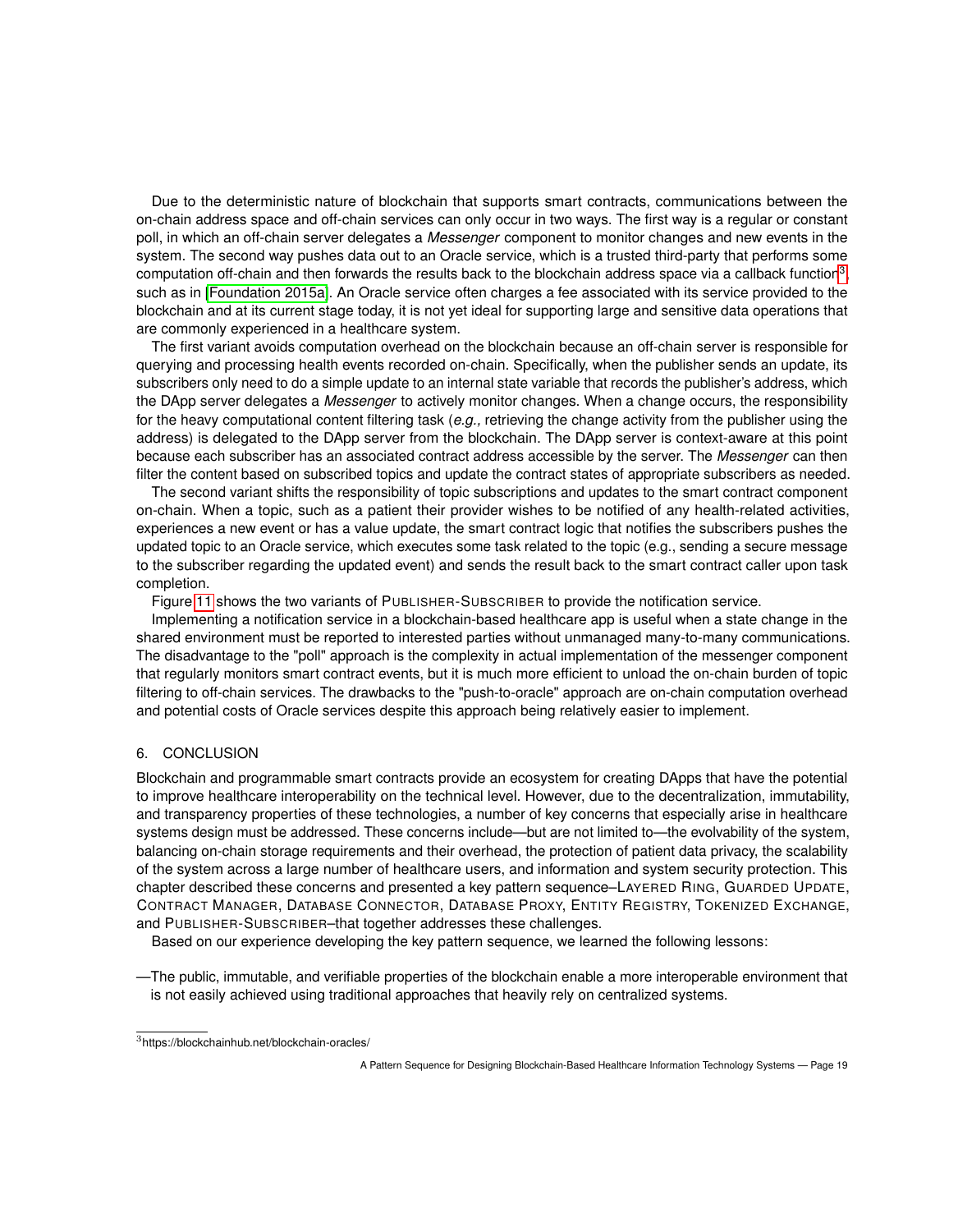

<span id="page-19-5"></span>Fig. 11. Two Variants of the PUBLISHER-SUBSCRIBER Pattern for Providing Clinical Notifications of Relevant Healthcare Activities at Scale

- —The modification of a smart contract is expensive both in terms of cost (if deployed on a public blockchain) and effort (that may require changes to be propagated to other system components). Important design decisions must therefore be made in advance to avoid the cost and storage overhead from changing the contract interface.
- —To best leverage key properties of blockchain and related technologies in the healthcare context, concerns regarding system evolvability, storage costs, sensitive information privacy, application scalability, and security protection must be taken into account.
- —Combining time-proven design practices with domain-knowledge that focus on better leveraging properties of blockchain technology enables the creation of systems that are more modular, easier to scale, less expensive to integrate and maintain, and less susceptible to change.

#### **REFERENCES**

- <span id="page-19-4"></span>Sima Ajami and Tayyebe Bagheri-Tadi. 2013. Barriers for adopting electronic health records (EHRs) by physicians. *Acta Informatica Medica* 21, 2 (2013), 129.
- <span id="page-19-3"></span>Nicola Atzei, Massimo Bartoletti, and Tiziana Cimoli. 2017. A survey of attacks on ethereum smart contracts (sok). In *Principles of Security and Trust*. Springer, 164–186.
- <span id="page-19-1"></span>Asaph Azaria, Ariel Ekblaw, Thiago Vieira, and Andrew Lippman. 2016. Medrec: Using blockchain for medical data access and permission management. In *Open and Big Data (OBD), International Conference on*. IEEE, 25–30.
- <span id="page-19-2"></span>Massimo Bartoletti and Livio Pompianu. 2017. An empirical analysis of smart contracts: platforms, applications, and design patterns. *arXiv preprint arXiv:1703.06322* (2017).
- <span id="page-19-0"></span>Adrian Blundell-Wignall. 2014. The Bitcoin question: Currency versus trust-less transfer technology. *OECD Working Papers on Finance, Insurance and Private Pensions* 37 (2014), 1.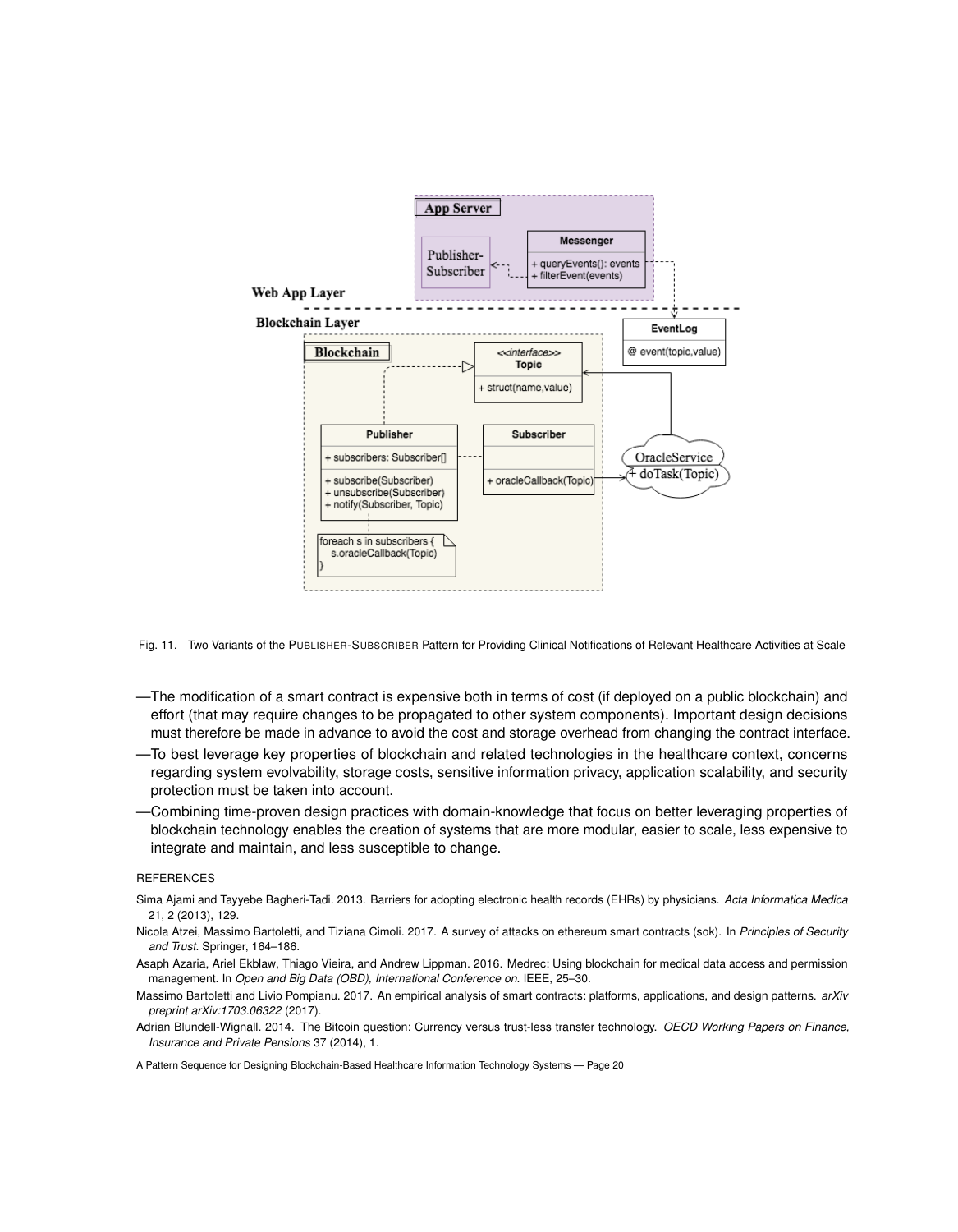- <span id="page-20-24"></span>C Broderson, B Kalis, C Leong, E Mitchell, E Pupo, and A Truscott. 2016. Blockchain: Securing a New Health Interoperability Experience. (2016).
- <span id="page-20-22"></span>Frank Buschmann, Kelvin Henney, and Douglas Schimdt. 2007. *Pattern-oriented Software Architecture: on patterns and pattern language*. Vol. 5. John wiley & sons.

<span id="page-20-1"></span>Vitalik Buterin and others. 2013. Ethereum white paper. (2013).

<span id="page-20-26"></span>Coin Market Cap. n.d. Cryptocurrency Market Capitalizations. (n.d.).

- <span id="page-20-18"></span>CDC. 2003. HIPAA privacy rule and public health. Guidance from CDC and the US Department of Health and Human Services. *MMWR: Morbidity and mortality weekly report* 52, Suppl. 1 (2003), 1–17.
- <span id="page-20-14"></span>ConsenSys. 2018. Recommendations for Smart Contract Security in Solidity. *Web. Recommendations for Smart Contract Security in Solidity* (2018).
- <span id="page-20-19"></span>James Coplien, Daniel Hoffman, and David Weiss. 1998. Commonality and variability in software engineering. *IEEE software* 15, 6 (1998), 37–45.

<span id="page-20-27"></span>CryptoKitties n.d. CryptoKitties. (n.d.).

<span id="page-20-4"></span>Reenita Das. 2017. Does Blockchain Have A Place In Healthcare. (2017).

<span id="page-20-3"></span>K DeSalvo and E Galvez. 2015. Connecting health and care for the nation: a shared nationwide interoperability roadmap—version 1.0. *Health IT Buzz* (2015).

<span id="page-20-9"></span>Jules Dourlens. 2017. Ethereum smart contracts lifecycle. (2017).

- <span id="page-20-25"></span>Alevtina Dubovitskaya, Zhigang Xu, Samuel Ryu, Michael Schumacher, and Fusheng Wang. 2017. Secure and Trustable Electronic Medical Records Sharing using Blockchain. *arXiv preprint arXiv:1709.06528* (2017).
- <span id="page-20-16"></span>Andreas Ellervee, Raimundas Matulevicius, and Nicolas Mayer. 2017. A Comprehensive Reference Model for Blockchain-based Distributed Ledger Technology.. In *ER Forum/Demos*. 306–319.

<span id="page-20-20"></span>Etherescan n.d. Etherescan - The Ethereum Blockchain Explorer. (n.d.).

<span id="page-20-10"></span>Ethereum.io. 2017. Contracts. *Web.* [http: // solidity. readthedocs. io/ en/ develop/ contracts. html](http://solidity.readthedocs.io/en/develop/contracts.html) (2017).

<span id="page-20-30"></span><span id="page-20-28"></span>Eduardo B. Fernandez. 2013. *Security patterns in practice: designing secure architectures using software patterns*. John Wiley & Sons. FOMO3D n.d. FOMO3D. (n.d.).

<span id="page-20-32"></span>Ethereum Foundation. 2015a. ORACLIZE LIMITED. *Web.* [http: // www. oraclize. it/](http://www.oraclize.it/) (2015).

- <span id="page-20-8"></span>Ethereum Foundation. 2015b. Solidity. *Web.* [https: // solidity. readthedocs. io/ en/ develop/](https://solidity.readthedocs.io/en/develop/) (2015).
- <span id="page-20-31"></span>Erich Gamma, Richard Helm, Ralph Johnson, and John Vlissides. 1993. Design patterns: Abstraction and reuse of object-oriented design. In *European Conference on Object-Oriented Programming*. Springer, 406–431.
- <span id="page-20-21"></span>Erich Gamma, John Vlissides, Ralph Johnson, and Helm. Richard. 1995. *Design Patterns: Elements of Reusable Object-Oriented Software*. Pearson Education.
- <span id="page-20-5"></span>Anne Geraci, Freny Katki, Louise McMonegal, Bennett Meyer, John Lane, Paul Wilson, Jane Radatz, Mary Yee, Hugh Porteous, and Fredrick Springsteel. 1991. *IEEE standard computer dictionary: Compilation of IEEE standard computer glossaries*. IEEE Press.
- <span id="page-20-7"></span>Blockchain Hub. 2017. Blockchain Oracles. Web. [https://insights.sei.cmu.edu/sei\\_blog/2017/07/](https://insights.sei.cmu.edu/sei_blog/2017/07/what-is-bitcoin-what-is-blockchain.html) [what-is-bitcoin-what-is-blockchain.html](https://insights.sei.cmu.edu/sei_blog/2017/07/what-is-bitcoin-what-is-blockchain.html). (2017).

<span id="page-20-29"></span>IDEX - Decentralized Ethereum Asset Exchange 2018. IDEX - Decentralized Ethereum Asset Exchange. (2018).

- <span id="page-20-2"></span>David Johnston, Sam Onat Yilmaz, Jeremy Kandah, Nikos Bentenitis, Farzad Hashemi, Ron Gross, Shawn Wilkinson, and Steven Mason. 2014. The General Theory of Decentralized Applications, DApps. *GitHub, June* 9 (2014).
- <span id="page-20-6"></span>Kathy Lesh, Sandy Weininger, Julian M Goldman, Bob Wilson, and Glenn Himes. 2007. Medical device interoperability-assessing the environment. In *2007 Joint Workshop on High Confidence Medical Devices, Software, and Systems and Medical Device Plug-and-Play Interoperability (HCMDSS-MDPnP 2007)*. IEEE, 3–12.
- <span id="page-20-15"></span>Julio Moreno, Eduardo B. Fernandez, Eduardo Fernandez-Medina, and Manuel Serrano. 2019. A Security Pattern to Incorporate Blockchain in Big Data Ecosystems. In *EuroPLoP-24th European Conference on Pattern Languages of Programs*.
- <span id="page-20-0"></span>Satoshi Nakamoto. 2008. Bitcoin: A peer-to-peer electronic cash system. (2008).

<span id="page-20-17"></span>ONC. 2014. Connecting Health and Care for the Nation: A 10-Year Vision to Achieve an Interoperable Health IT Infrastructure. (2014).

- <span id="page-20-13"></span>Santiago Palladino. 2017. The Parity Wallet Hack Explained. *Web.* [https: // blog. zeppelin. solutions/](https://blog.zeppelin.solutions/on-the-parity-wallet-multisig-hack-405a8c12e8f7) [on-the-parity-wallet-multisig-hack-405a8c12e8f7](https://blog.zeppelin.solutions/on-the-parity-wallet-multisig-hack-405a8c12e8f7) (2017).
- <span id="page-20-23"></span>Jeff Brandt Peter B. Nichol. 2016. Co-Creation of Trust for Healthcare: The Cryptocitizen. Framework for Interoperability with Blockchain. (2016).
- <span id="page-20-11"></span>Kevin Peterson, Rammohan Deeduvanu, Pradip Kanjamala, and Kelly Boles. 2016. A Blockchain-Based Approach to Health Information Exchange Networks. (2016).

<span id="page-20-12"></span>Simone Porru, Andrea Pinna, Michele Marchesi, and Roberto Tonelli. 2017. Blockchain-oriented software engineering: challenges and new directions. In *Proceedings of the 39th International Conference on Software Engineering Companion*. IEEE Press, 169–171.